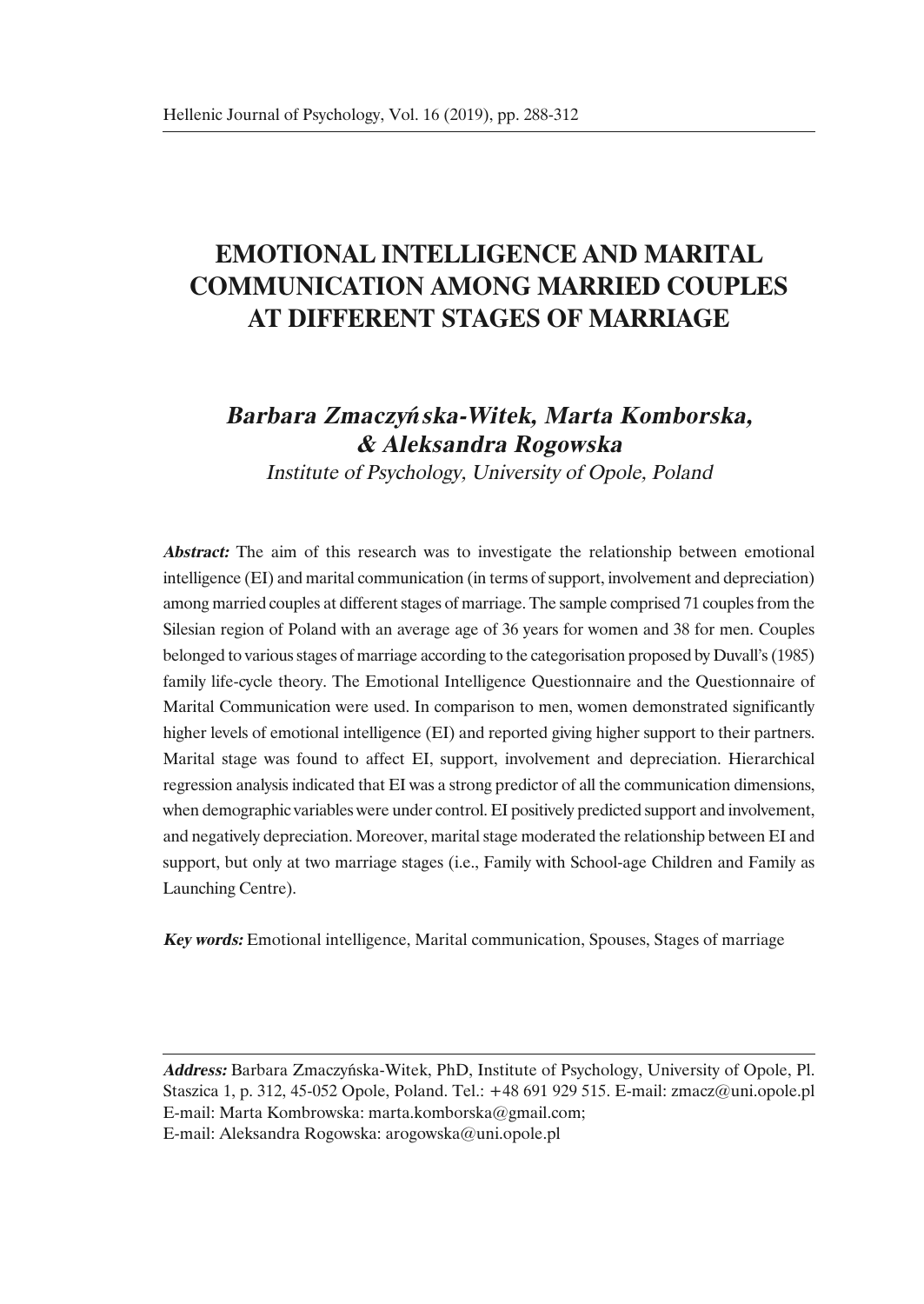## **INTRODUCTION**

Previous studies have demonstrated associations between EI and marital communication (Adamczyk, 2013; Batool & Khalid, 2009; Dwyer, 2005; Keaten & Kelly, 2008; Smith, Heaven, & Ciarrochi, 2008; Stolarski, Postek, & Smieja, 2011). Although the existing evidence offers insight into the complexity of the link between EI and marital communication, there is still lack of studies on how EI relates to marital communication across the marital life. The limited available findings suggest that communication effectiveness is likely to vary in different stages of marriage. Specifically, it tends to be highest at the initial stage of marriage and lowest at the final one (Biel, 2013; Harwas-Napierała, 2006; Ziemska, 2001). Ageing reduces the spouses' involvement in the communication process and marital happiness decreases with time (Krok & Murlowska, 2011). However, in rapidly transforming modern societies, even the traditional nuclear family is undergoing significant changes which can create new patterns of social behaviours, including communication. Thus, there is a strong need to replicate previous research and monitor developments in this area. In view of the above, the present study is an attempt to draw attention to the area of family, especially marriage, considering the family life-cycle, marital communication, EI and the interrelationship among them.

#### **Emotional intelligence**

The concept of EI was introduced in the 1990s by Mayer and Salovey (1997), who described it as a type of social intelligence that captures an individual's ability to perceive, reason with (or use) emotions, understand emotions and manage them. Since then, other conceptualisations of EI have been proposed, commonly classified as the ability and the trait EI models (Petrides & Furnham, 2001). The main distinction between these two types of models lies in the methods used to measure EI, namely, maximum performance tests (ability EI models) versus self-reports (trait EI models) (Platsidou & Tsirogiannidou, 2016; Szczygieł, Jasielska, & Wytykowska, 2015). In the 'ability models', EI belongs to the domain of cognitive ability, while 'trait EI' falls within the field of personality (Petrides, 2011); yet, both ability and trait EI constitute 'important and mutually complementary dimensions of adaptive intellectual functioning' (Tsirigotis & Łuczak, 2016, p. 167). In the mixed models (Bar-On & Parker, 2000; Goleman, 1995), emotional intelligence may also include motivation, various dispositions and traits (e g., empathy, happiness, self-esteem, optimism and self-management) and global personal and social functioning, besides an ability to perceive, assimilate, understand and manage emotions. In this article,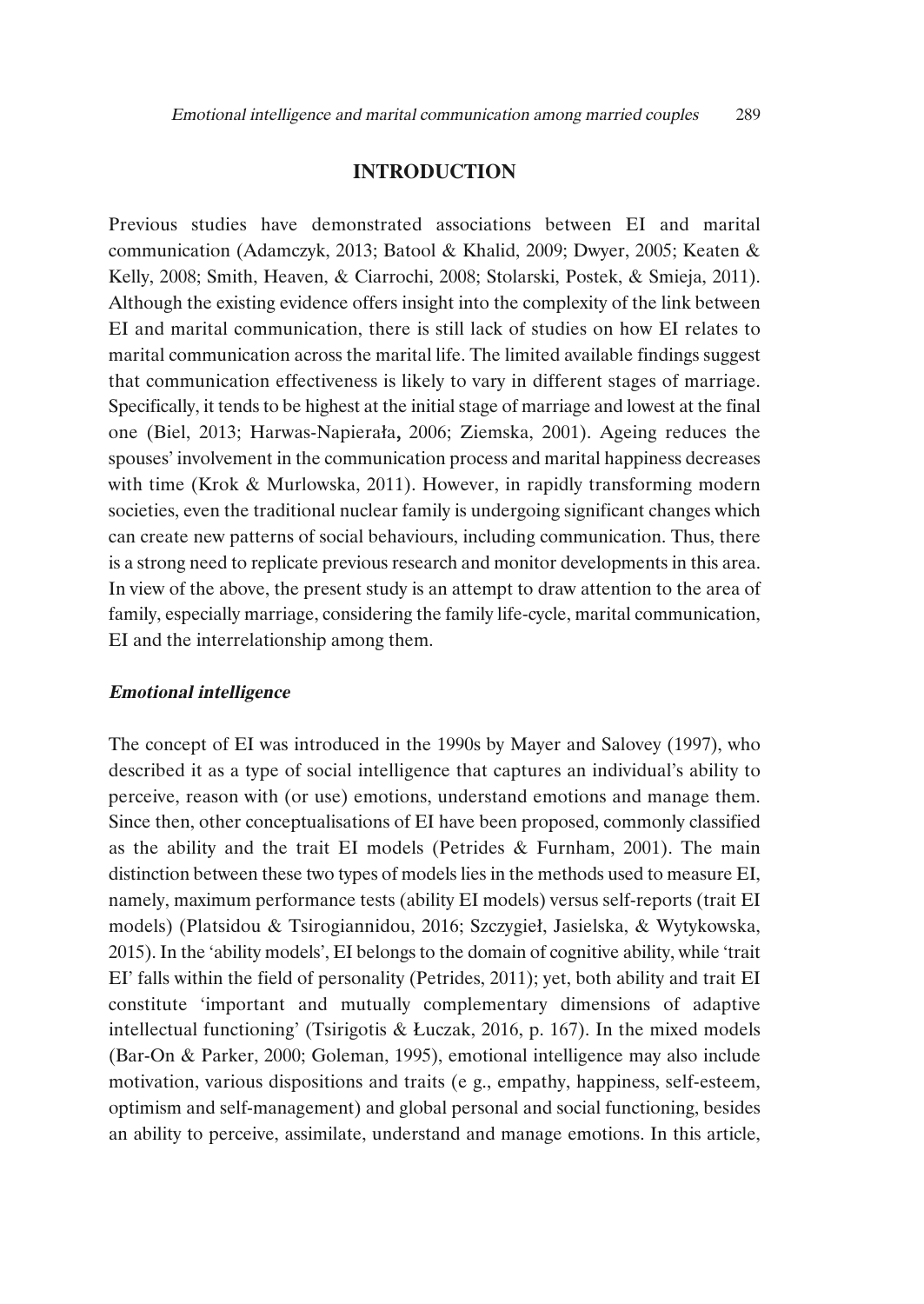we use the trait EI model, defined as a constellation of self-perceptions located at the lower levels of personality hierarchies (Petrides, Pita, & Kokkinaki, 2007). However, it is worth emphasising that EI, defined both as trait and transitory situational response, can be subject to change.

Research indicates that EI is a strong predictor of quality of life, including interpersonal communication and relationships, mood regulation, sense of happiness, life satisfaction and optimism (Asghari & Besharat, 2011; Ciarrochi, Chan, & Caputi, 2000; Ciarrochi, Chan, & Bajgar, 2001; Mayer, Roberts, & Barsade, 2008; Mayer & Salovey, 1995). Moreover, numerous studies have shown that females report higher levels of EI than males (e.g., Brackett, Mayer, & Warner, 2004; Ciarrochi et al., 2000; Mayer, Caruso, & Salovey, 1999; Mayer & Geher, 1996; Van Rooy, Alonso, & Viswesvaran, 2005).

#### **EI and marital communication**

The role of EI in various manifestations of a satisfying marital relationship has also been shown (Bracket, Warner, & Bosco, 2005; Lavalekar, Kulkarni, & Jagtap, 2010; Lopes, Salovey, & Straus, 2003; Mears, 2012; Schutte et al., 2001). Ciarrochi et al. (2000), in their critical examination of the El construct, found significant positive correlations between El and relationship quality as well as EI and such traits as empathy, extraversion and self-esteem. It has been also established that, compared to unhappy couples, happy spouses were more likely to balance than to retaliate during conflicts (Fitness, 2001; Rusbult, Bissonnette, Arriaga, & Cox, 1998). In general, higher EI leads to better management of disagreements, less conflict in couples and higher relationship satisfaction (Adamczyk, 2013; Batool & Khalid, 2009; Dwyer, 2005; Keaten & Kelly, 2008; Smith et al., 2008; Stolarski et al., 2011). For the above reasons, EI is considered as critical factor in the overall marriage situation, including marital communication. There is consistent evidence that, due to gender roles and existing status, men and women vary with regards to their communication behaviour. Women, for example, are more likely than men to initiate relational talk, to discuss problems in the relationship and to be concerned that a male partner does not have enough commitment to the relationship. On the other hand, men interrupt their interaction partner more often and give more directives. There is also evidence that women are more often confronted with dominant or status-asserting behaviour than men are (Athenstaedt, Haas, & Schwab, 2004; Carli & Bukatko, 2000). However, many authors emphasise that gender provides little predictive power in accounting for communication. They suggest that gender is not simply another research variable; it is rather about how people are re-created and perceived in society (Reeder, 1996). Particularly for supportive behaviour, contrary to prior data stressing gender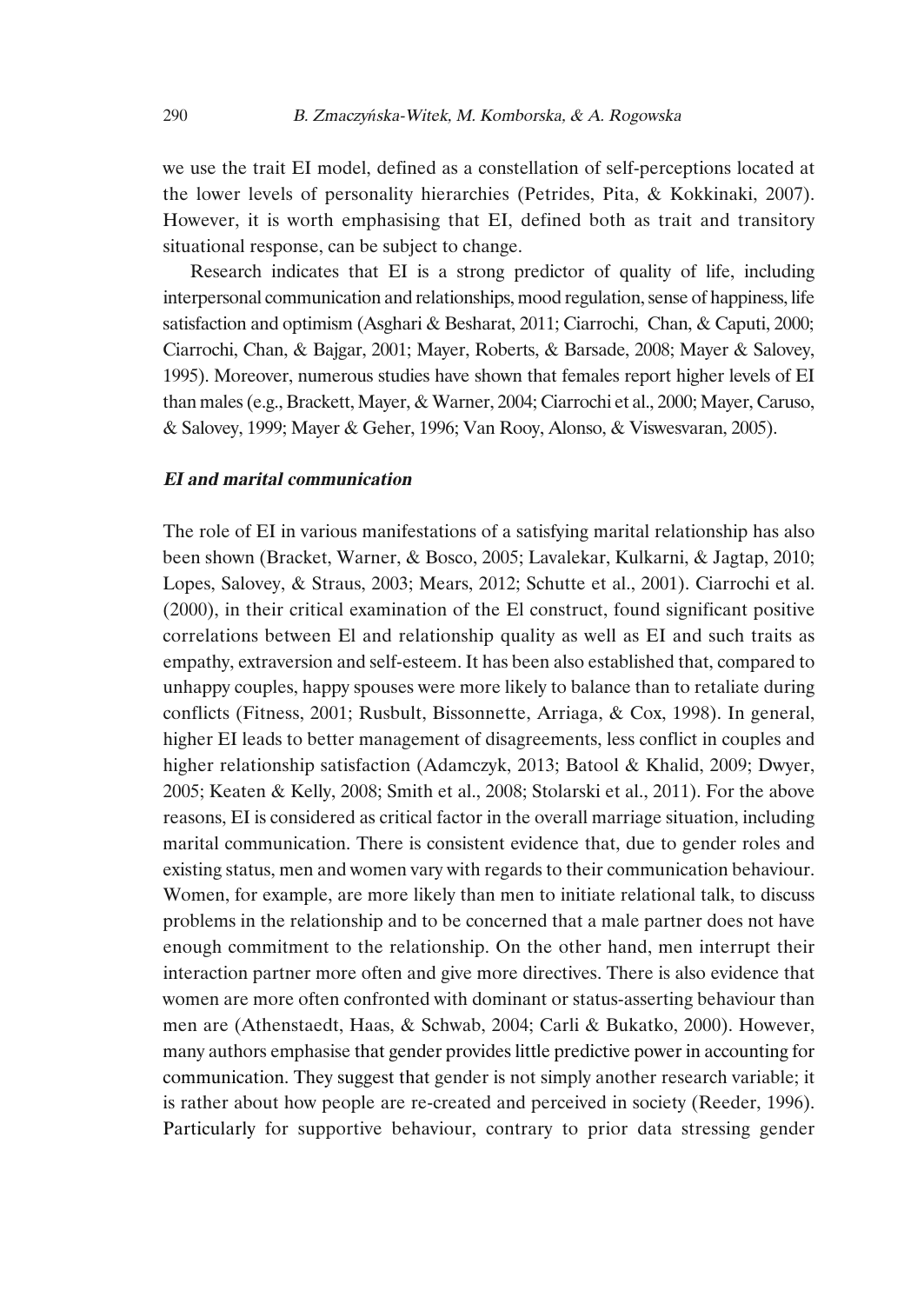divergence in styles and types of providing support (the so-called marital support gap hypothesis), some subsequent findings have revealed a high degree of similarity in both gender patterns of responses during social support interactions (MacGeorge, Graves, Feng, Gillihan, & Burleson, 2004; Perrin et al., 2011).

### **Marital communication in the marital life span**

Marital communication, in the sense of verbal or nonverbal information exchanging between two partners, influences spousal relationships (Grundland, 2016; Peterson & Green, 2009; Platsidou & Tsirogiannidou, 2016). Kaźmierczak and Plopa (2008) suggested that marital communication processes in a marriage consist of the following dimensions: support, involvement and depreciation. Support is conceptualized as showing respect for one's partner, appreciation for their activities, interest in the needs of one's partner and active participation in joint problem solving. Involvement is defined as engaging in communication processes. It is associated with the ability to create trust and mutual understanding, which forms the basis of partnership. It also prevents crises in married couples' lives. Depreciation relates to 'being aggressive towards a partner, dominating a spouse, controlling a partner's actions, lack of respect for a partner's dignity' (Kaźmierczak & Plopa, 2006, p. 217).

Marriage is not static; it evolves as family circumstances change and spouses' roles, duties and interaction patterns are renegotiated and redefined. Research suggests a U-shaped pattern of marital happiness and satisfaction during marital life, with marital quality tending to peak in the first few years of marriage. It declines in the next years of marriage and rises in later years (Braun-Gałkowska, 1980; Orbuch, House, Mero, & Webster, 1996). Moreover, studies show that relationship maintenance behaviours, defined as behaviours that function to preserve ongoing relationships, in general, follow a curvilinear pattern (Weigel & Ballard-Reisch, 1999).

Couples' communication, because it is related to marital satisfaction, might also follow a U-shaped pattern over marital life span (Litzinger & Gordon, 2005). However, researchers have suggested that the U-shaped pattern might be an artefact of cross-sectional research and what is important in the relationship between quality of marital life and years of marriage is the cultural context and socioeconomic status (Munoz, 2011; Van Laningham, Johnson, & Amato, 2001). For example, in the Polish context, while early research found a curvilinear pattern in marital satisfaction and communication over time (Braun-Gałkowska, 1980), more recent findings have suggested a continuous deterioration in marital communication over time, particularly in the period when the children leave the family home (Biel, 2013; Harwas-Napierała, 2006; Krok & Murlowska, 2011). These results have been supported by both cross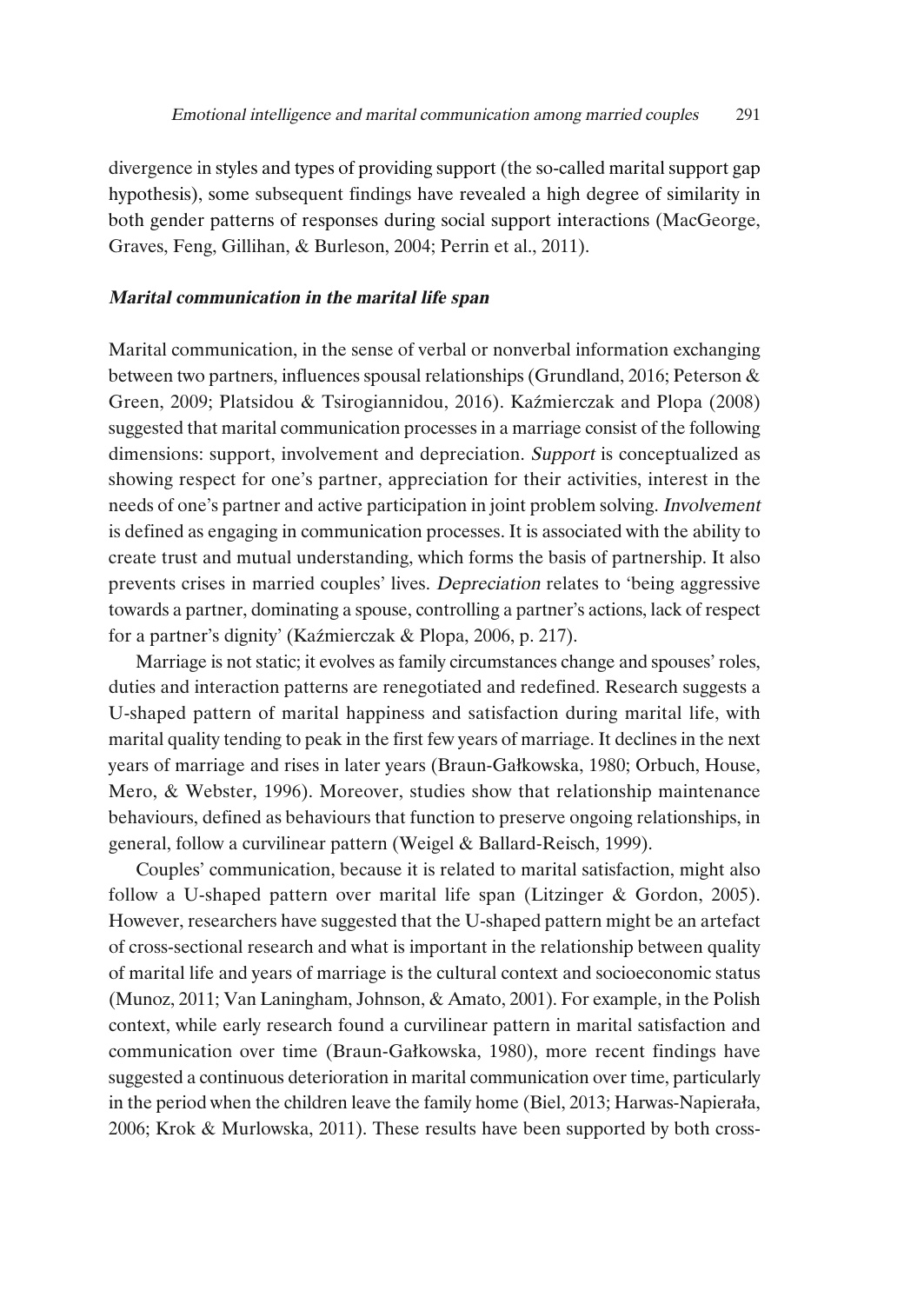sectional and longitudinal research findings regarding older married couples. In a similar vein, Duba, Hughey, Lara, and Burke (2012) showed various areas of dissatisfaction (e.g., affective communication, conflict over child-rearing) among couples married for at least 40 years. Furthermore, a set of conflict-related behaviours in which one partner blames or pressures while the other withdraws or avoids confrontation was observed at three time points across 13 years in 127 middle-aged and older long-married couples. The trend to increase avoidance behaviour with the passage of time and to stabilise in all other blame or pressure and withdrawal behaviours for both spouses was noted (Holley, Haase, & Levenson, 2013).

In marital and family development theorising, the family life-cycle concept remains a useful predictive tool (Kapinus & Johnson, 2003). From the perspective of the family life-cycle theory, the notion that a family is a complex system moving in time with changing functions and priorities is axiomatic (Birchler, 1992; Carter & McGoldrick, 1989). The entrance (e.g., births) and exit (e.g., divorce, death, children moving from the family home) of family members set transitions from one life-cycle stage to the next. Transitions not only change the constellation of family members, but also create new roles and demands for them. Thus, the different life stages have diverse developmental tasks for both the individual and their family (Carter & McGoldrick, 1989; Duvall, 1985).

Duvall (1985) categorised the family life-cycle into eight stages: beginning families (i.e., a married couple without children), childbearing families (i.e., the eldest child, birth to 30 months), families with preschool children (i.e., the eldest child  $2\frac{1}{2}$ –6 years), families with school-age children (i.e., the eldest child 6–13 years), families with teenagers (i.e., eldest child 13–20 years), families as the launching centre (i.e., the first child has gone to the last child leaving home), *families in the middle years* (i.e., empty nest to retirement), ageing families (i.e., one or both spouses have retired).

To sum up, family life theory emphasises the common family flow over time to facilitate understanding of transitions and changes in family life (Duvall, 1985). It can be assumed, then, that marital communication patterns that spouses use to handle everyday matters, as observed at a specific marital stage, will reflect both spousal characteristics such as EI but also the demands of the various cycles of family life.

## **The present study**

This study examined the association between spouses' EI and communication at different stages of marital life. EI was measured as trait that is influenced by individual differences factors such as gender. Marital communication was measured in terms of support, involvement and depreciation. Stages of marital life were defined in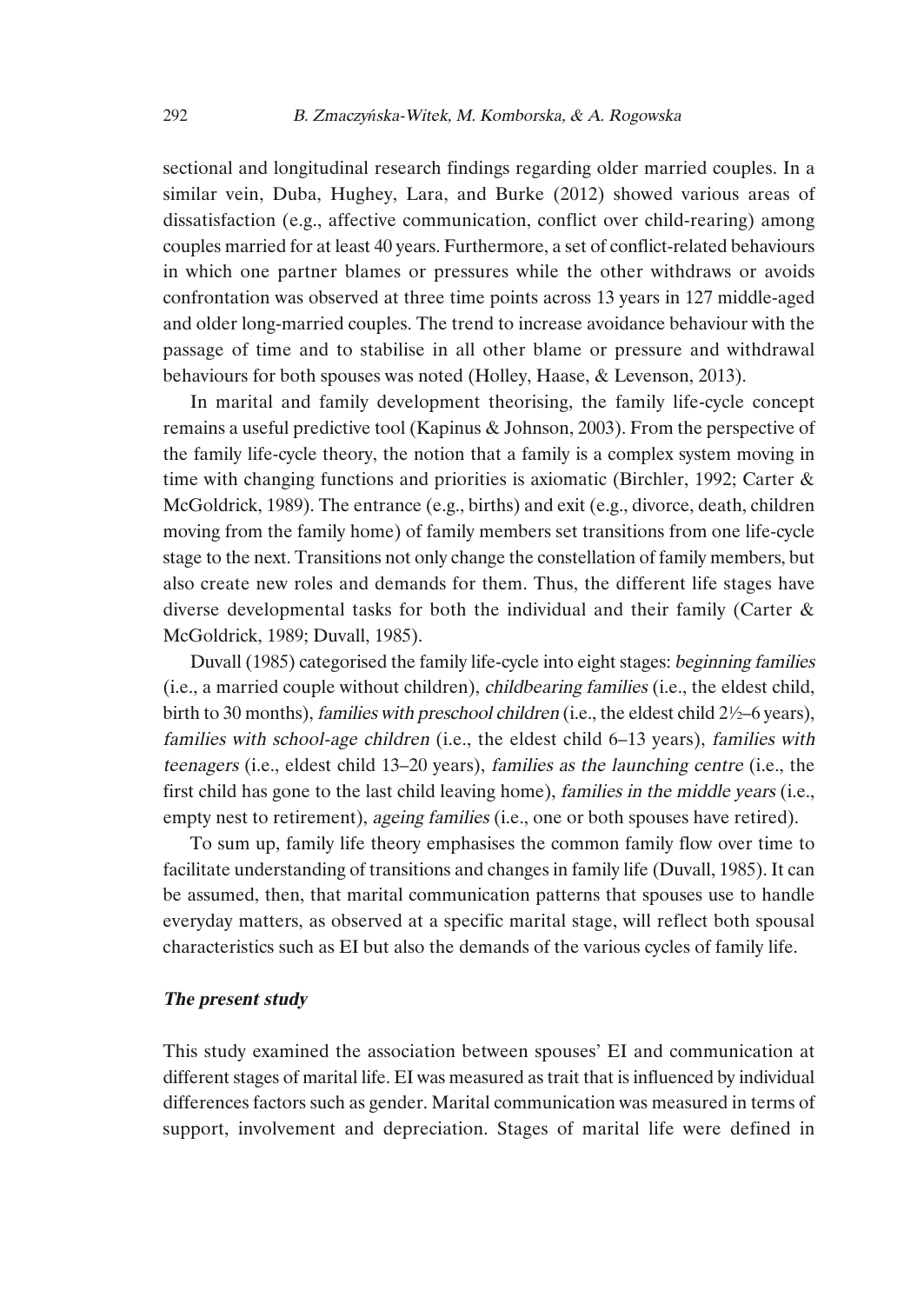accordance with the marital and family life-cycle framework in which births and exits of family members set the transitions from one marital stage to another. According to the research referred above, the following hypotheses were formulated:

- (1) Women will have higher scores on EI than men (Hypothesis 1).
- (2) Marital communication will differ between marriage stages. Couples at the Beginning Family stage of marriage will be characterised by the most efficient communication (the highest level of support and involvement and the lowest depreciation level) compared to couples in the later marital stages. Women will have higher scores on the support and involvement scales and lower on the depreciation scale (Hypothesis 2).
- (3) Higher spouse EI scores will be associated with better marital communication, that is, a higher level of support and involvement and lowerlevel of depreciation (Hypothesis 3).

## **METHOD**

## **Participants**

The research sample included 71 couples from the Silesian region of Poland ( $N =$ 142), aged 22-55 years ( $M = 36.85$ ;  $SD = 9.64$ ). Because the study examined the traditional nuclear family, the following inclusion criteria were applied: all the participants were married; all the couples were stable, not involved in any divorce actions; the participants came from different socioeconomic backgrounds and had different levels of schooling (see Table 1 for more details). A one-way ANOVA was conducted to examine whether the participants representing various educational levels differed with regards the dependent variables. Because significant effects were found on emotional intelligence,  $F(4, 134) = 3.70, p < .01$ , support,  $F(4, 134) = 7.74$ ,  $p < .001$ , and involvement,  $F(4, 134) = 4.94$ ,  $p < .001$ , education was controlled in the regression analysis.

Marital stage. The couples were divided into seven groups according to their stage of marriage. The eighth stage was excluded from the analyses because of the upper age limit of the sample (54 years) that resulted in absence of aging families. With regards the criterion of children's age for the differentiation of marital stage, the Polish educational regulations were used. Specifically, preschool entering age is three years and school entering age is seven years (see also Biel, 2013; Brzezińska & Appelt, 2015). The number of participants included in the particular marital stages were as follows: fourteen couples belonged to the Beginning Family stage (married couple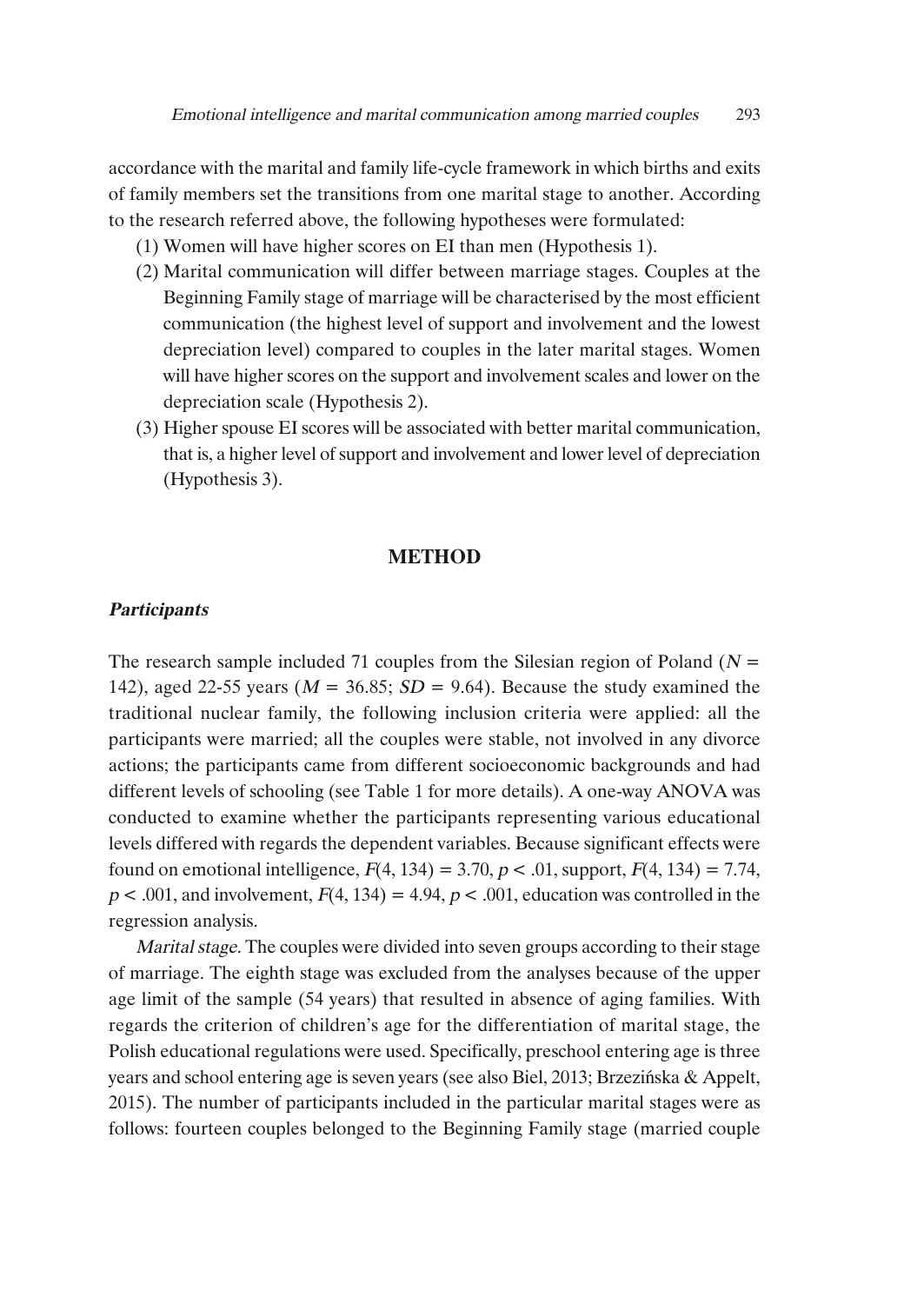|   | $N = 193$ |
|---|-----------|
| ï | l<br>l    |
|   | :         |

|                                                                                                                                                                            |                 |                |                |           |                |           |                |           | Marital stages  |           |                |           |                |                |                          |           |
|----------------------------------------------------------------------------------------------------------------------------------------------------------------------------|-----------------|----------------|----------------|-----------|----------------|-----------|----------------|-----------|-----------------|-----------|----------------|-----------|----------------|----------------|--------------------------|-----------|
|                                                                                                                                                                            | Total           |                |                |           |                |           |                |           |                 |           |                |           |                |                |                          |           |
|                                                                                                                                                                            | sample          |                |                |           |                | $\sim$    |                | 3         |                 | 4         | 5              |           |                | $\circ$        | $\overline{a}$           |           |
| Demographic<br>variables                                                                                                                                                   | $\overline{M}$  | $\overline{c}$ | $\mathbb{Z}$   | <b>GS</b> | $\overline{M}$ | <b>GS</b> | $\overline{M}$ | <b>GS</b> | $\mathbb{N}$    | <b>SD</b> | $\mathbb{N}$   | <b>GS</b> | $\mathbb{Z}$   | $\overline{c}$ | $\mathbb{Z}$             | <b>GS</b> |
| Age                                                                                                                                                                        | 36.95           | 9.65           | 26.68          | 2.72      | 30.18          | 3.79      | 33.58          | 2.27      | 33.42           | 3.85      | 42.92          | 4.51      | $\sqrt{47.80}$ | 4.37           | 52.80                    | 1.96      |
| Marital                                                                                                                                                                    |                 |                |                |           |                |           |                |           |                 |           |                |           |                |                |                          |           |
| duration                                                                                                                                                                   | 12.99           | 10.56          | 2.36           | 1.47      | 4.09           | 1.72      | 8.50           | 2.24      | 8.31            | 2.78      | 21.50          | 3.92      | 24.80          | 1.03           | 30.30                    | 2.75      |
| Premarita                                                                                                                                                                  |                 |                |                |           |                |           |                |           |                 |           |                |           |                |                |                          |           |
| duration                                                                                                                                                                   | 2.96            | 1.57           | 3.50           | 1.67      | 4.45           | 2.06      | 3.50           | 1.00      | 2.38            | 1.10      | 2.17           | 0.92      | 1.80           | 0.79           | 2.50                     | 0.95      |
| Number of                                                                                                                                                                  |                 |                |                |           |                |           |                |           |                 |           |                |           |                |                |                          |           |
| children                                                                                                                                                                   | п               | P              | n              | P         | п              | P         | n              | P         | п               | P         | п              | P         |                | P              |                          | P         |
| One                                                                                                                                                                        | 56              | 39.16          |                | 0.00      | $\Omega$       | 14.08     | ७              | 4.23      | $\overline{1}$  | 9.86      | 2              | 8.45      | 4              | 2.82           | $\circ$                  | 0.00      |
| $\operatorname{Two}$                                                                                                                                                       | $\overline{4}$  | 30.77          |                | 0.00      | $\mathcal{L}$  | 1.41      | $\circ$        | 4.23      | $\overline{10}$ | 7.04      | ${}^{\circ}$   | 5.63      | ص              | 4.23           | $\overline{\mathcal{C}}$ | 8.45      |
| Three                                                                                                                                                                      | $\Xi$           | 6.99           | っ              | 0.00      | $\circ$        | 0.00      | $\circ$        | 0.00      | $\mathcal{L}$   | 1.41      | 4              | 2.82      | $\circ$        | 0.00           | 4                        | 2.82      |
| Four                                                                                                                                                                       | 4               | 2.80           | $\circ$        | 0.00      | $\circ$        | 0.00      | $\circ$        | 0.00      | $\circ$         | 0.00      | ⊂              | 0.00      | $\circ$        | 0.00           | 4                        | 2.82      |
| Gender                                                                                                                                                                     |                 |                |                |           |                |           |                |           |                 |           |                |           |                |                |                          |           |
| Women                                                                                                                                                                      | $\overline{7}$  | 50.00          | $\overline{1}$ | 9.86      |                | 7.75      | ৩              | 4.23      | $\mathbf{13}$   | 9.15      | $\overline{c}$ | 8.45      | $\Omega$       | 3.52           | $\Xi$                    | 7.04      |
| Men                                                                                                                                                                        | $\overline{7}$  | 50.00          | 14             | 9.86      | $\Box$         | 7.75      | $\circ$        | 4.23      | 13              | 9.15      | 12             | 8.45      | $\overline{5}$ | 3.52           | $\Box$                   | 7.04      |
| Educational level                                                                                                                                                          |                 |                |                |           |                |           |                |           |                 |           |                |           |                |                |                          |           |
| Primary school                                                                                                                                                             | $\mathcal{C}$   | 1.41           | 0              | 0.00      |                | 0.00      | ⊂              | 0.00      | 0               | 0.00      | 0              | 0.00      | 0              | 0.00           | $\mathcal{C}$            | 1.41      |
| Vocational                                                                                                                                                                 |                 |                |                |           |                |           |                |           |                 |           |                |           |                |                |                          |           |
| school                                                                                                                                                                     | 29              | 20.42          |                | 0.70      |                | 2.11      |                | 0.70      |                 | 0.00      | $\infty$       | 5.63      | 5              | 3.52           |                          | 7.75      |
| High school                                                                                                                                                                | $\overline{31}$ | 21.83          |                | 4.23      | $\sqrt{ }$     | 3.52      | $\infty$       | 2.11      | $\mathcal{L}$   | 1.41      | n              | 3.52      | $\sigma$       | 3.52           |                          | 3.52      |
| College                                                                                                                                                                    | $\overline{c}$  | 14.79          | $\epsilon$     | 2.11      | 3              | 2.11      | $\circ$        | 0.00      | $\infty$        | 5.63      | $\circ$        | 4.23      | $\circ$        | 0.00           |                          | 0.70      |
| University                                                                                                                                                                 | 59              | 41.55          | 18             | 12.68     | $\Box$         | 7.75      | $\infty$       | 5.63      | 16              | 11.27     | $\sim$         | 3.52      | $\circ$        | 0.00           |                          | 0.70      |
| <b>Note:</b> The marital stages are: $1 =$ Beginning Family, $2 =$ Childbearing Family, $3 =$ Family with Preschool Children; $4 =$ Family with School-age Children, $5 =$ |                 |                |                |           |                |           |                |           |                 |           |                |           |                |                |                          |           |
| Family with Teenagers stage, 6 = Family as Launching Centre, 7 = Middle-aged Spouses                                                                                       |                 |                |                |           |                |           |                |           |                 |           |                |           |                |                |                          |           |

294 B. Zmaczy*ń*ska-Witek, M. Komborska, & A. Rogowska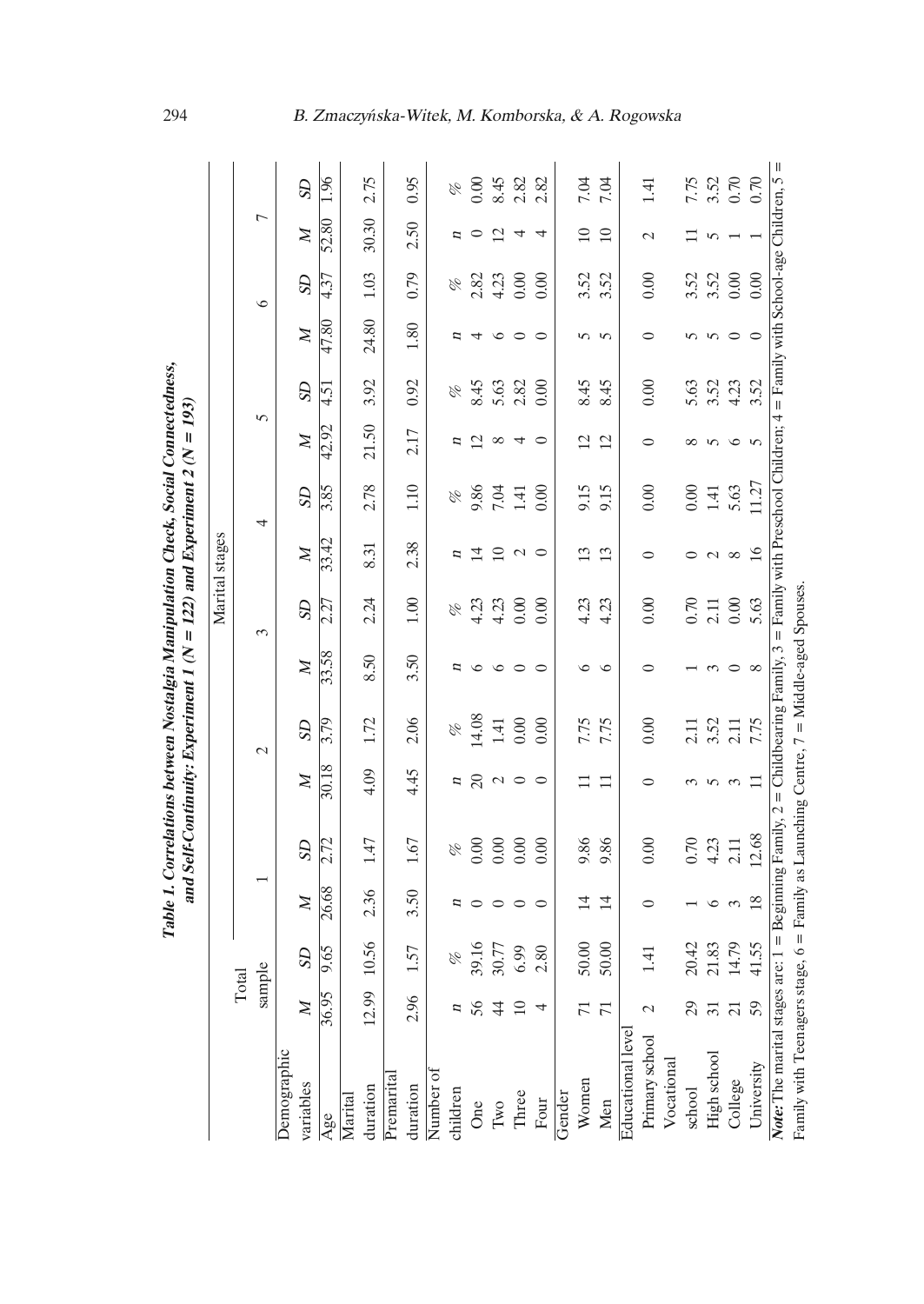without children,  $n = 28$ ); eleven couples to the Childbearing Family stage (the eldest child, birth to 3 years,  $n = 22$ ); six couples to the Family with Preschool Children stage (the eldest child 3–7 years,  $n = 12$ ); thirteen couples to the Family with Schoolage Children stage (the eldest child  $7-13$ ,  $n = 26$ ); twelve couples to the Family with Teenagers stage (the eldest child 13–21,  $n = 24$ ); five couples to the Family as Launching Centre stage (the first child gone to the last child leaving home,  $n = 10$ ), and 10 families to the Middle-aged Spouses stage (empty nest to retirement,  $n = 20$ ).

## **Measures**

#### Emotional intelligence

EI was assessed using the Polish version of the Emotional Intelligence Questionnaire (INTE, Schutte et al., 1998) as adapted by Jaworowska and Matczak (2001). The questionnaire is based on the model of emotional intelligence developed by Mayer and Salovey (2001). It is a 33-item self-report measure that assesses general EI. Each item is rated on a 5-point scale  $(1 = strongly disagree, 5 = strongly agree)$ . The total score ranges from 33 to 165. Example items are as follows: 'Other people easily give me their trust' (Item 4), 'I manage my feelings' (Item 21), 'I help people to feel better when they are distressed' (Item 30). The internal consistency reliability of the scale, measured using Cronbach's  $\alpha$  coefficient, is high and ranges from .83 to .90 (Jaworowska & Matczak, 2001; Schutte et al., 1998). Cronbach's  $\alpha$  in the present study was .91.

#### Marital communication

Marital communication was measured using the Questionnaire of Marital Communication (KKM) by Kaźmierczak and Plopa (2008). There are two versions of the KKM: the self-behaviours report (used in the present study) and the description of partner's behaviours. Both versions consist of 30 items and have three subscales to evaluate each domain of marital communication: Support in the relationship (10 items; e.g., 'I am interested in my partner's successes and problems'), partner involvement (9 items; e.g., 'I hug my partner and kiss him') and depreciation in the relationship (11 items; e.g., 'I offend my partner'). Each item is assessed on a 5-point scale tapping the frequency of each particular behaviour ( $1 = never, 5 = always$ ). The total scores of the subscales range from10 to 50 (support), from 9 to 45 (involvement) and from 11 to 55 (depreciation). High scores on each subscale indicate that there is a high level of support, involvement and depreciation. The internal consistency of the KKM self-behaviour scale, as assessed by Cronbach's  $\alpha$ , in the original Polish sample was high for all three dimensions: support ( $\alpha$  = .91), involvement ( $\alpha$  = .85) and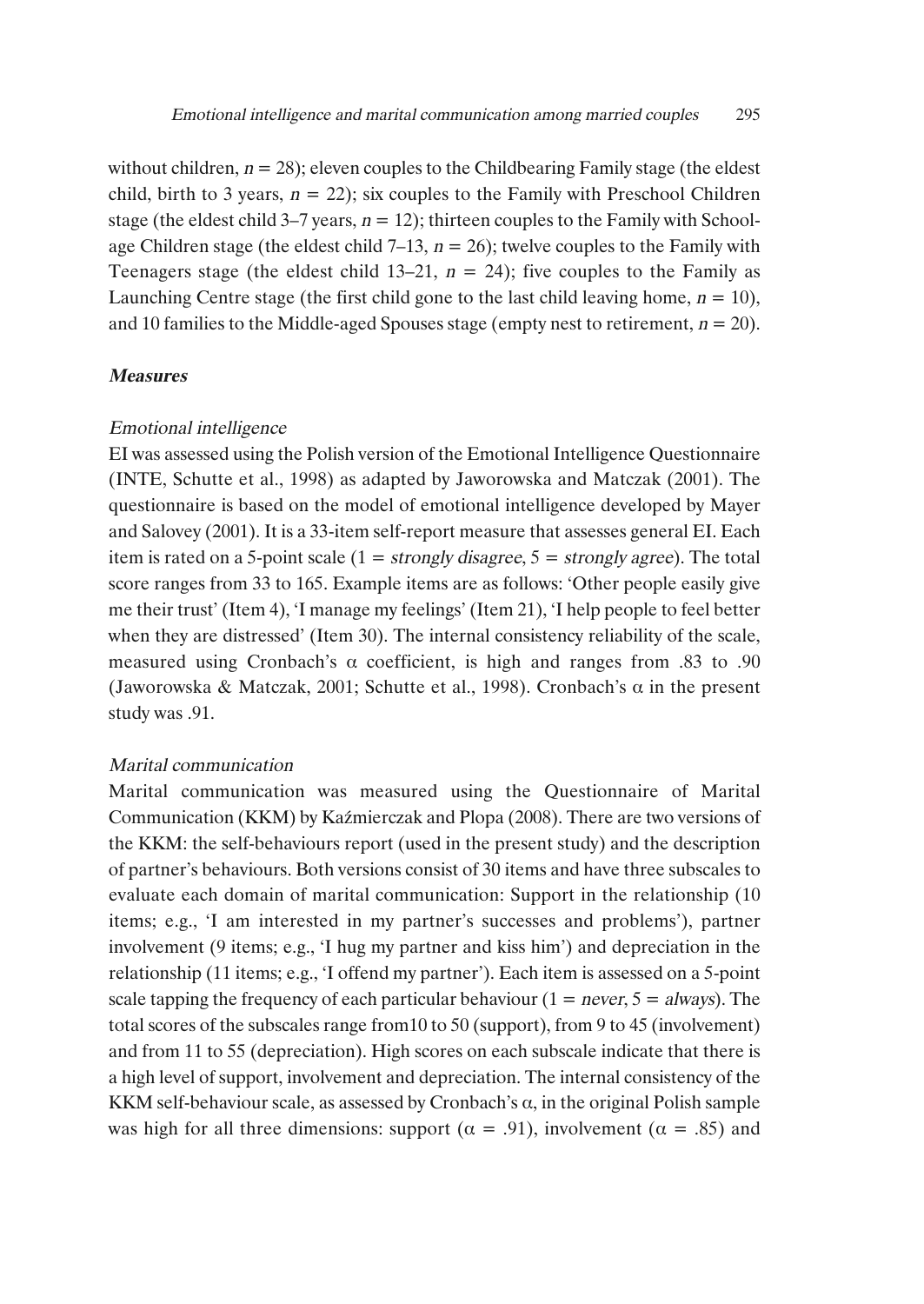depreciation ( $\alpha = .87$ ) (Kaźmierczak & Plopa, 2008). Cronbach's  $\alpha$  for the KKM selfbehaviours in the present study was also high: .93 for support, .89 for involvement and .89 for depreciation.

#### **Procedure**

Participation in the study was voluntary. The study was conducted following the ethical standards according to the Helsinki Declaration. Informal local parent groups on social media sites were contacted and asked to take part in the study. Other recruitment efforts included snowball sampling through word-of-mouth, as participants were asked to share the study information with other couples. All information completed by participants was confidential and anonymous. Although additional demographic information was collected, the primary inclusion criterion was current engagement in a traditional nuclear family. Couples were tested in home settings. Informed consent was received from participants prior to the survey. The KKM self-behaviours report was administered first, followed by the INTE self-report. The participants completed the measures in the same room, in the presence of a researcher who made certain they were not able to make contact with each other. The response sheets were sealed in an envelope directly after the study so that they could be matched after the data-collecting phase.

## **RESULTS**

In the first step, descriptive analyses were performed. The Kolmogorov-Smirnov <sup>d</sup> test for normality indicated that the criterion of normal distribution of variables wasfulfilled, therefore in the subsequent steps, parametric tests were conducted using Statistica  $(2019)$  software. The descriptive statistics, including mean  $(M)$  and standard deviations (SD) for the total sample, gender and marital stages, are presented in Table 2.

Emotional intelligence. A 2(Gender) x 7(Marital stage) ANOVA was performed on emotional intelligence scores. Gender,  $F(1, 128) = 13.84$ ,  $p < .001$ ,  $\eta_p^2 = .10$ , and marital stage,  $F(6, 128) = 3.19$ ,  $p = .01$ ,  $\eta_p^2 = .13$ , significantly differentiated participants with regards to emotional intelligence. The interaction of gender with marital stage was nonsignificant,  $F(6, 128) = 0.76$ ,  $p = .60$ ,  $\eta_p^2 = .03$ . Figure 1 shows the means of the groups. Fisher's Least Significant Difference (LSD) post-hoc tests were used to test the significance of pairwise differences. Consistent with expectations, women scored higher than men in emotional intelligence,  $p < .001$ . Among groups representing particular marital stages, the first stage differed from the fifth ( $p < .01$ ),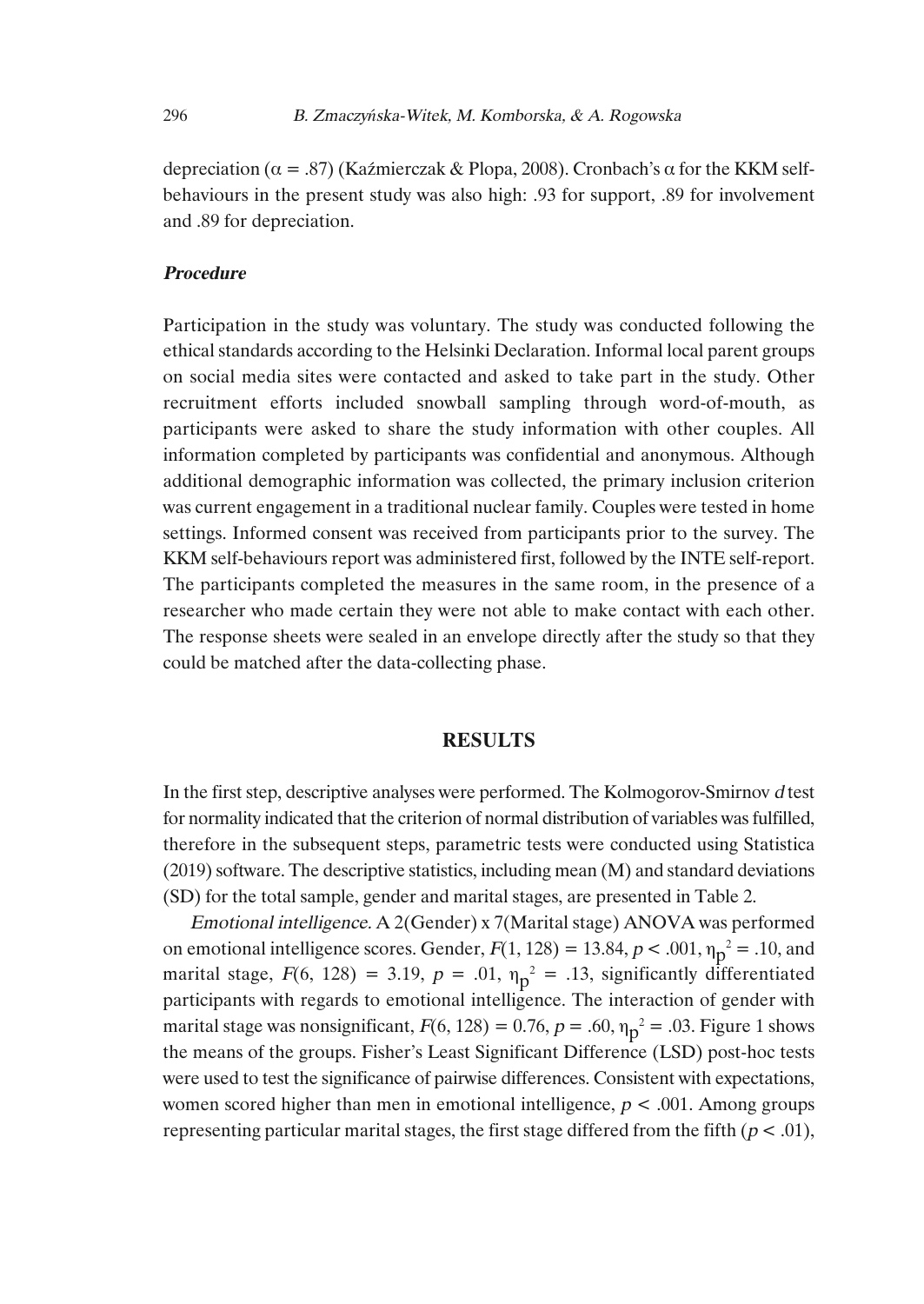|                                                                                                                                                                     |              |         |        |         |              |               |        |         | Marital stages |         |              |            |         |         |                           |      |
|---------------------------------------------------------------------------------------------------------------------------------------------------------------------|--------------|---------|--------|---------|--------------|---------------|--------|---------|----------------|---------|--------------|------------|---------|---------|---------------------------|------|
|                                                                                                                                                                     | Total        |         |        |         |              |               |        |         |                |         |              |            |         |         |                           |      |
|                                                                                                                                                                     | sample       |         |        |         |              | $\mathcal{L}$ |        |         |                |         | 5            |            | $\circ$ |         |                           |      |
| Variables/Gender                                                                                                                                                    | $\mathbb{Z}$ | $^{5D}$ | z      | $^{5D}$ | $\mathbb{Z}$ | $^{5D}$       | z      | $^{5D}$ | z              | $^{5D}$ | z            | $^{5D}$    | Z       | $^{5D}$ | z                         | SD   |
| Emotional                                                                                                                                                           |              |         |        |         |              |               |        |         |                |         |              |            |         |         |                           |      |
| intelligence                                                                                                                                                        | 124.85       | 16.10   | 131.04 | 15.40   | 123.55       | 11.22         | 130.75 | 14.64   | 129.35         | 15.39   | 120.63 16.12 |            |         |         | 117.60 18.72 116.90 17.54 |      |
| Women                                                                                                                                                               | 129.23       | 15.94   | 132.57 | 17.79   | 124.36       | 11.50         | 136.00 | 11.31   | 134.08         | 14.65   | 126.00       | 17.50      | 127.40  |         | 18.39 124.30 18.36        |      |
| Men                                                                                                                                                                 | 120.46       | 15.14   | 129.50 | 13.08   | 122.73       | 11.44         | 125.50 | 16.65   | 124.62         | 15.18   | 115.25       | 13.18      |         |         | 107.80 14.50 109.50 13.80 |      |
| Marita                                                                                                                                                              |              |         |        |         |              |               |        |         |                |         |              |            |         |         |                           |      |
| communication                                                                                                                                                       |              |         |        |         |              |               |        |         |                |         |              |            |         |         |                           |      |
| Support                                                                                                                                                             | 41.35        |         | 46.57  | 3.48    | 41.00        | 6.52          | 44.42  | 4.70    | 43.19          | 5.16    | 36.58        | 7.98       | 38.30   | 6.67    | 37.40                     | 7.32 |
| Women                                                                                                                                                               | 42.52        | 6.59    | 47.14  | 4.31    | 11.27        | 4.20          | 45.67  | 3.27    | 44.77          | 5.10    | 39.08        | 7.54       | 39.60   | 8.62    | 38.20                     | 7.60 |
| Men                                                                                                                                                                 | 40.17        | 7.27    | 46.00  | 2.42    | 40.73        | 8.46          | 43.17  | 5.85    | 41.62          | 4.91    | 34.08        | <b>191</b> | 37.00   | 4.64    | 36.60                     | 7.35 |
| Involvement                                                                                                                                                         | 31.82        | 6.97    | 37.89  | 3.69    | 31.50        | 5.60          | 33.75  | 7.02    | 34.27          | 5.72    | 27.88        | 5.34       | 27.80   | 7.57    | 26.10                     | 6.73 |
| Women                                                                                                                                                               | 32.21        | 7.26    | 38.21  | 3.60    | 30.73        | 4.73          | 35.17  | 5.78    | 35.92          | 5.57    | 27.50        | 6.46       | 30.20   | 9.52    | 25.50                     | 6.96 |
| Men                                                                                                                                                                 | 31.44        | 6.69    | 37.57  | 3.88    | 32.27        | 6.50          | 32.33  | 8.38    | 32.62          | 5.59    | 28.25        | 4.20       | 25.40   | 4.88    | 26.70                     | 6.80 |
| Depreciation                                                                                                                                                        | 22.39        | 6.92    | 19.04  | 6.68    | 24.27        | 7.06          | 23.42  | 5.18    | 19.19          | 5.78    | 26.21        | 6.87       | 23.90   | 4.38    | 23.25                     | 7.43 |
| Women                                                                                                                                                               | 23.10        | 6.64    | 20.71  | 7.39    | 25.82        | 6.32          | 25.17  | 6.71    | 19.31          | 4.97    | 25.58        | 7.59       | 24.20   | 3.27    | 23.60                     | 6.00 |
| Men                                                                                                                                                                 | 21.69        | 7.16    | 17.36  | 5.65    | 22.73        | 7.71          | 21.67  | 2.58    | 19.08          | 6.69    | 26.83        | 6.35       | 23.60   | 5.68    | 22.90                     | 8.95 |
| Note: The marital stages are: $1 =$ Beginning Family, $2 =$ Childbearing Family, $3 =$ Family with Preschool Children; $4 =$ Family with School-age Children; $5 =$ |              |         |        |         |              |               |        |         |                |         |              |            |         |         |                           |      |
| Family with Teenagers stage, 6 = Family as Launching Centre 7 = Middle-aged Spouses.                                                                                |              |         |        |         |              |               |        |         |                |         |              |            |         |         |                           |      |
|                                                                                                                                                                     |              |         |        |         |              |               |        |         |                |         |              |            |         |         |                           |      |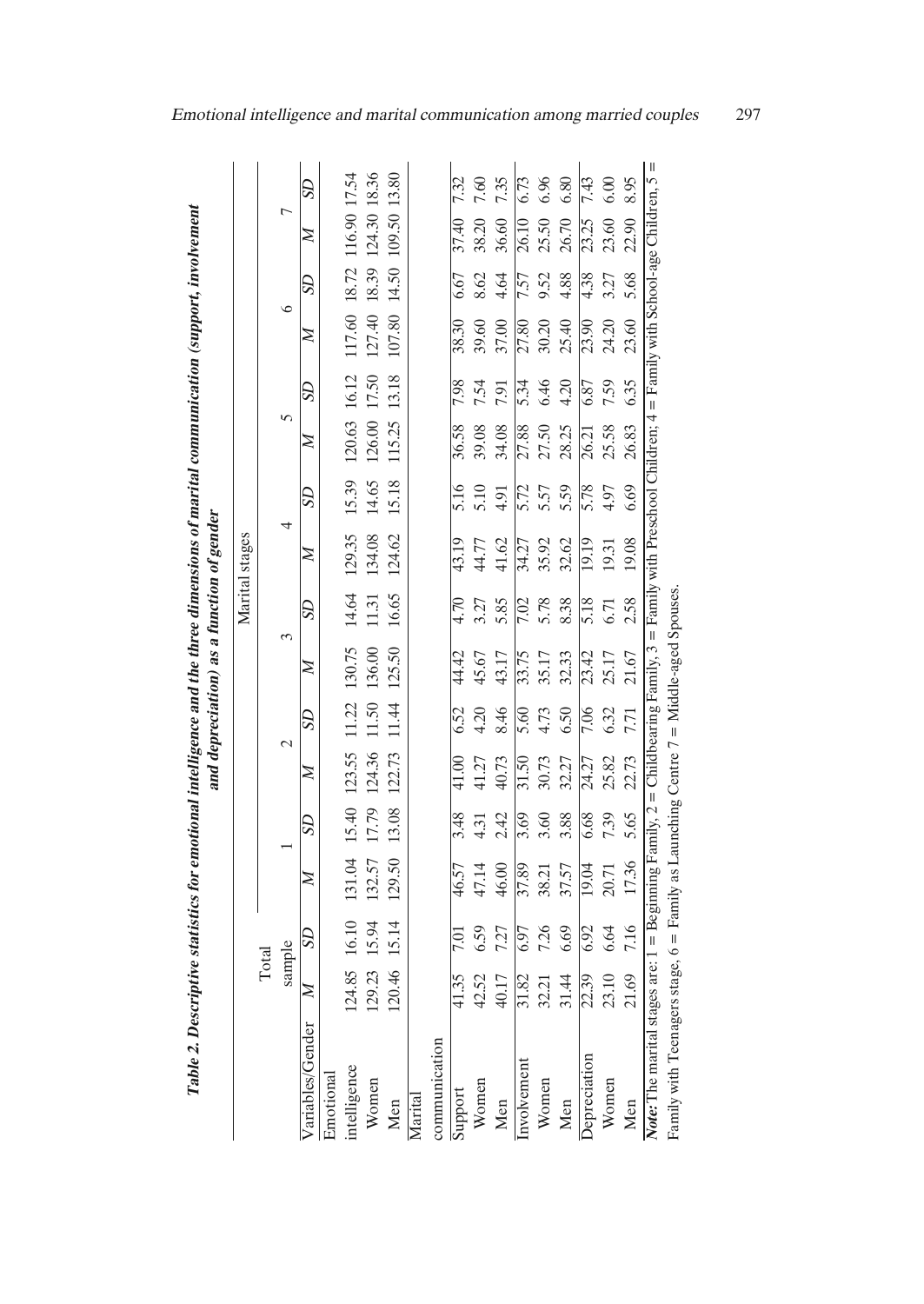sixth ( $p < .05$ ) and seventh stages ( $p < .001$ ); the third stage differed from the sixth  $(p < .05)$  and seventh stages  $(p < .05)$ ; and the fourth stage differed from the fifth  $(p \le 0.05)$  $\leq$  .05), sixth ( $p \leq$  .05) and seventh stages ( $p \leq$  .01).



A two-way multivariate analysis of variance (MANOVA) was used to determine whether there were any gender and marital stage effects on the dimensions of marital communication (support, involvement and depreciation). The multivariate result was significant for gender, Wilk's Lambda = .91,  $F(3, 132) = 4.55$ ,  $p < .01$ ,  $\eta_p^2 = .09$ , and also for marital stage, Wilk's Lambda = .57,  $F(18, 374) = 4.58$ ,  $p < .001$ ,  $\eta_p^2 = .18$ . Women scored significantly higher than men in support,  $F(1, 134) = 5.46$ ,  $p < .05$ ,  $\eta_p^2$  $= .04$ , as shown by Fisher's LSD post-hoc test ( $p < .05$ ). However, there were no gender differences in involvement,  $F(1, 134) = 0.64$ ,  $p = .42$ , and depreciation scales,  $F(1, 134) = 1.68$ ,  $p = .20$ . Significant marital stage differences were found in support,  $F(6, 134) = 8.89, p < .001, \eta_p^2 = .28$ , involvement,  $F(6, 134) = 12.31, p < .001, \eta_p^2$ = .35, and depreciation scales,  $F(6, 134) = 4.21$ ,  $p < .001$ ,  $\eta_p^2 = .16$ . Figure 2 shows the mean scores in all three dimensions of marital communication (support, involvement and depreciation) for the seven marital stage groups. Pairwise group differences were tested using Fisher's LSD. They are shown in Table 3.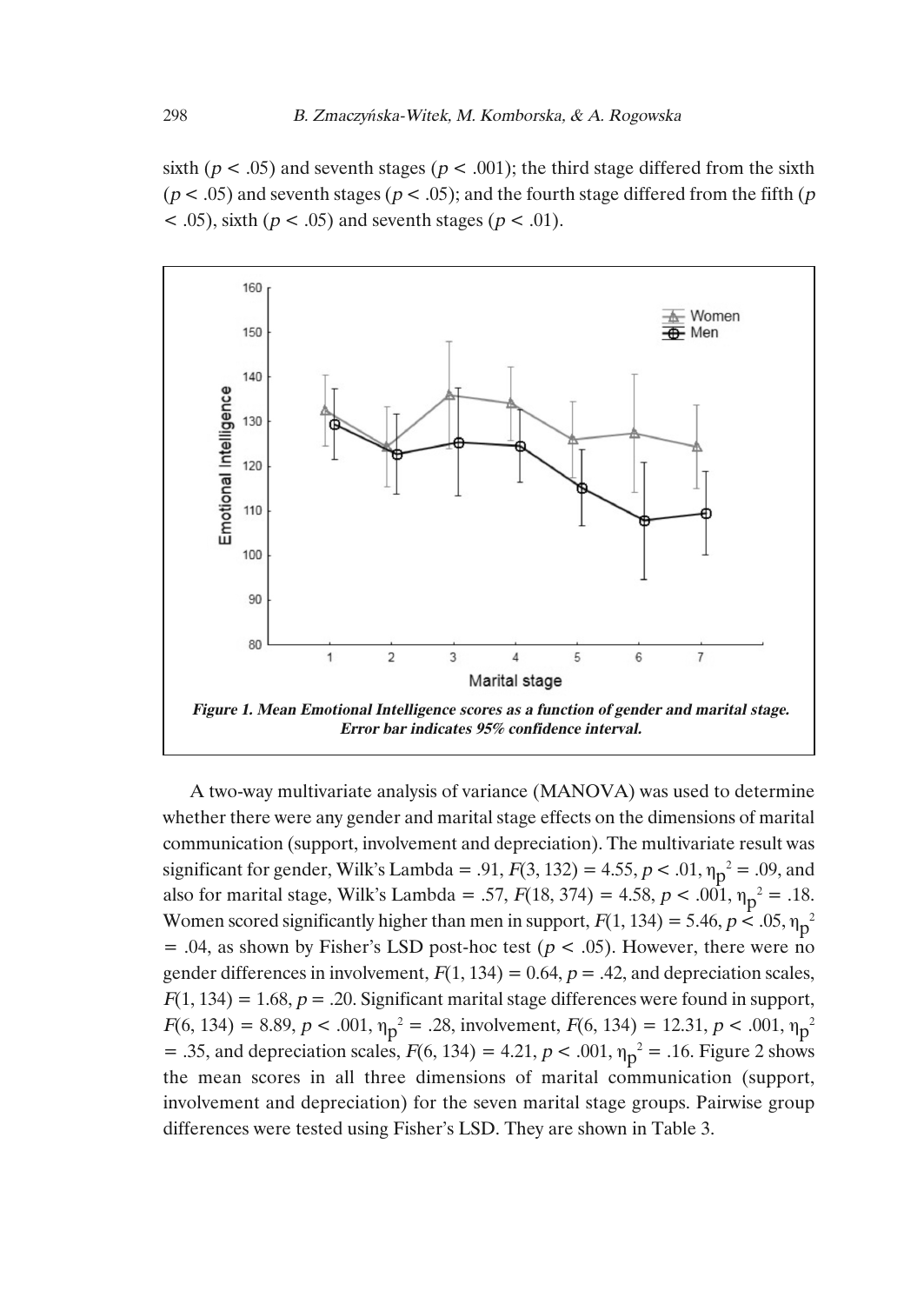

#### **Relations between emotional intelligence and marital communication**

Consistent with the hypotheses, significant positive correlations were found not only between EI and support,  $r = .57$ ,  $p < .001$ , but also between EI and involvement,  $r =$ .56,  $p < .001$ . In addition, there were moderate negative correlations between EI and depreciation,  $r = -.31$ ,  $p < .001$ . To make interpretations easier and to avoid multicollinearity, all variables (besides gender, which was coded Women  $= 0$ , Men  $=$ 1) included in the models of the multiple regression analysis following were standardised: emotional intelligence, marital communication dimensions (support, involvement, depreciation), marital stage and demographics (gender, age, education). A series of hierarchical regression analyses were conducted to predict separately the three dimensions of marital communication (i.e., support, involvement and depreciation) from gender, age and education in the first model, from gender, age, education and marital stage in the second model and gender, age, education, marital stage and emotional intelligence in the third model. The results are shown in Table 4. The analyses showed that emotional intelligence is a predictor of support, involvement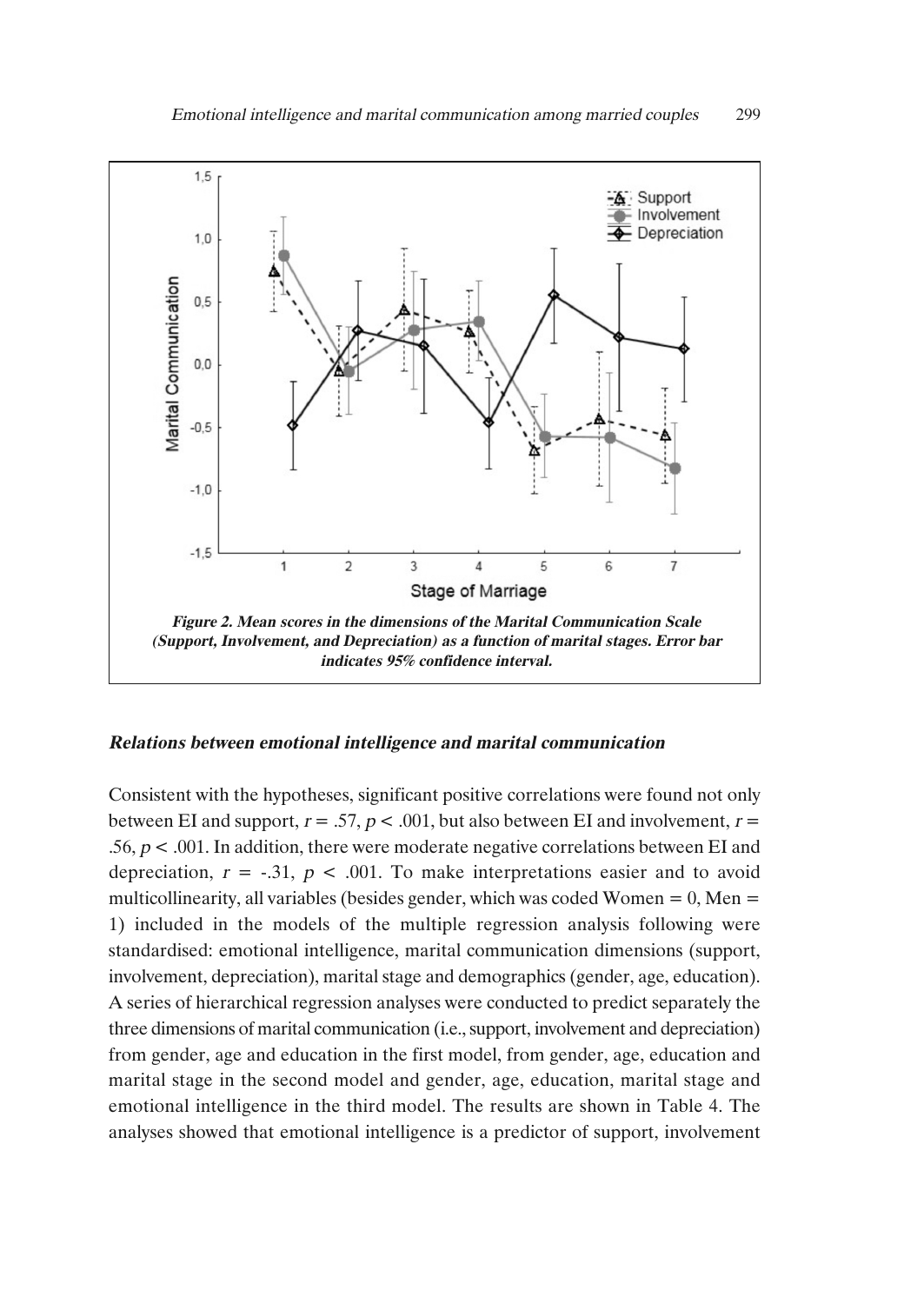|                |                |                | Support $(p$ -value)      |                |       |       |
|----------------|----------------|----------------|---------------------------|----------------|-------|-------|
| Marital stages | $\overline{1}$ | $\overline{2}$ | 3                         | $\overline{4}$ | 5     | 6     |
| $\overline{2}$ | 0.001          |                |                           |                |       |       |
| 3              | 0.299          | 0.115          |                           |                |       |       |
| 4              | 0.040          | 0.209          | 0.559                     |                |       |       |
| 5              | 0.000          | 0.014          | 0.000                     | 0.000          |       |       |
| 6              | 0.000          | 0.240          | 0.019                     | 0.030          | 0.448 |       |
| 7              | 0.000          | 0.054          | 0.002                     | 0.001          | 0.653 | 0.699 |
|                |                |                | Involvement $(p$ -value)  |                |       |       |
| $\overline{2}$ | 0.000          |                |                           |                |       |       |
| 3              | 0.038          | 0.276          |                           |                |       |       |
| $\overline{4}$ | 0.022          | 0.098          | 0.796                     |                |       |       |
| 5              | 0.000          | 0.034          | 0.004                     | 0.000          |       |       |
| 6              | 0.000          | 0.093          | 0.017                     | 0.003          | 0.972 |       |
| 7              | 0.000          | 0.003          | 0.000                     | 0.000          | 0.308 | 0.445 |
|                |                |                | Depreciation $(p$ -value) |                |       |       |
| $\overline{2}$ | 0.005          |                |                           |                |       |       |
| 3              | 0.052          | 0.713          |                           |                |       |       |
| 4              | 0.929          | 0.008          | 0.064                     |                |       |       |
| 5              | 0.000          | 0.313          | 0.225                     | 0.000          |       |       |
| 6              | 0.043          | 0.880          | 0.862                     | 0.053          | 0.345 |       |
| 7              | 0.028          | 0.610          | 0.944                     | 0.037          | 0.134 | 0.796 |

**Table 3. Fisher's Least Significant Difference (LSD) post-hoc comparisons of marital stages in relation to the three dimensions of marital communication (support, involvement and depreciation)**

**Note:** The marital stages are:  $1 =$  Beginning Family,  $2 =$  Childbearing Family,  $3 =$  Family with Preschool Children;  $4 =$  Family with School-age Children,  $5 =$  Family with Teenagers stage,  $6 =$ Family as Launching Centre,  $7 =$  Middle-aged Spouses.

and depreciation, when the demographic variables are controlled. The full models explained 45%, 50% and 16% of the variability of support, involvement and depreciation, respectively.

Finally, we explored the possible moderation effects of the marital stages on the relationship between EI as an independent variable and each of the three dimensions of marital communication as dependent variable. The moderation model was tested separately for support, involvement and depreciation, using the PROCESS 3.3 macro (Hayes, 2017, 2019; see SPSS, 2019). The conditional effect was tested based on a bias-corrected bootstrapping procedure with 1000 samples. A bootstrap confidence interval (95% CI), which does not include the 0 value, signals a significant effect. In addition, as suggested by Preacher, Rucker, and Hayes (2007), the independent variable (i.e., emotional intelligence) was mean-centred prior to analysis, providing a clearer and easier explanation of the interaction effect between the predictor and moderator variables on the dependent variable. The results are reported in Table 5.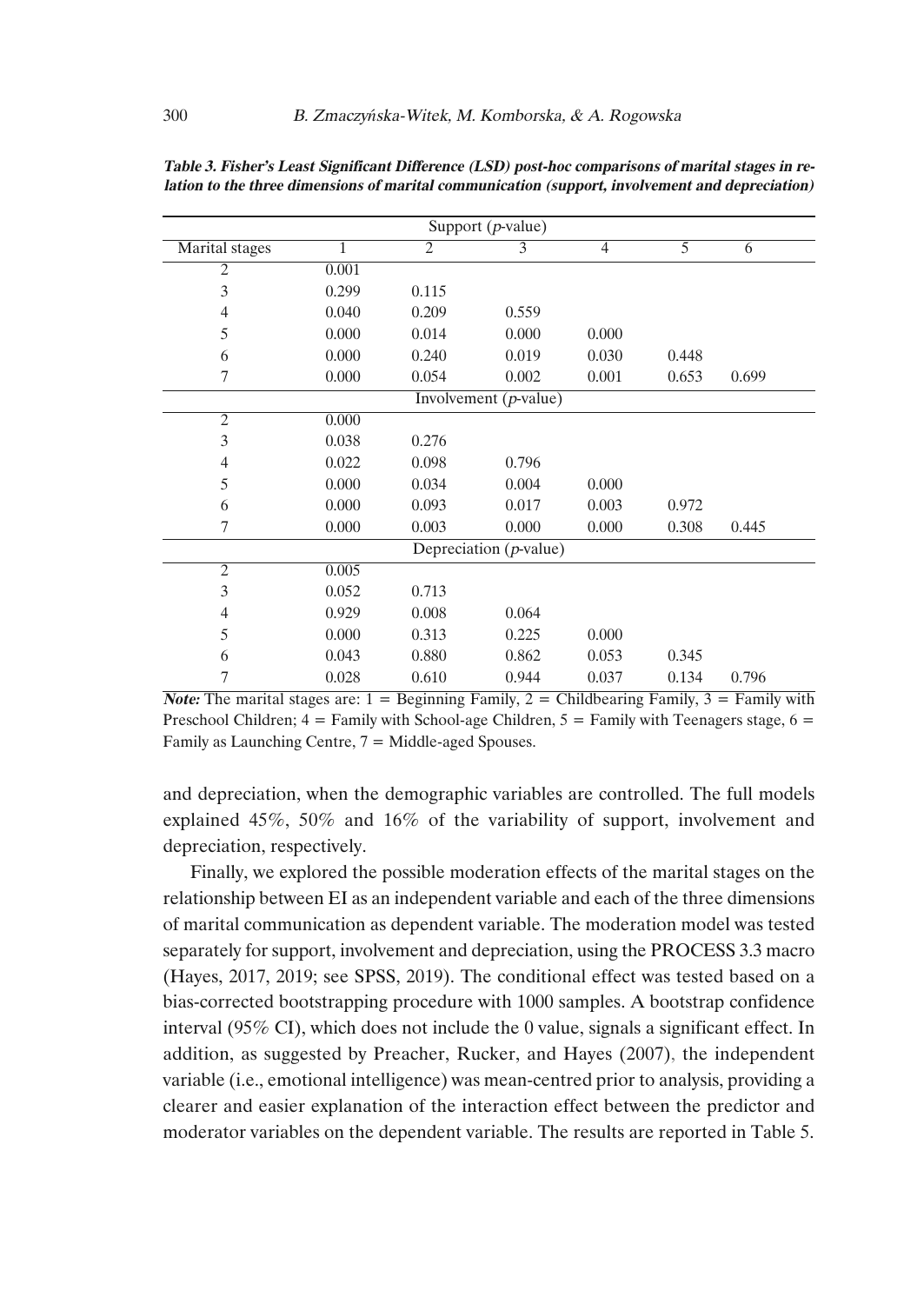|               |                                                                                                                                                                            |                           |                 | Support    |                |            |                |                 | Involvement |                 |            |                     |                       | Depreciation |            |           |
|---------------|----------------------------------------------------------------------------------------------------------------------------------------------------------------------------|---------------------------|-----------------|------------|----------------|------------|----------------|-----------------|-------------|-----------------|------------|---------------------|-----------------------|--------------|------------|-----------|
| Model         | Variable                                                                                                                                                                   | ó                         | <b>SE</b>       |            | $\mathbb{R}^2$ | F          | $\circ$        | <b>SE</b>       |             | $R^2$           | L,         | $\circ$             | SE <sub></sub>        |              | Ř          | Ŀ,        |
|               |                                                                                                                                                                            |                           |                 |            | 25             | $15.37***$ |                |                 |             | $\overline{32}$ | $21.74***$ |                     |                       |              | S.         | 1.99      |
|               | Gender                                                                                                                                                                     | Ę                         | $\overline{08}$ | $-1.5$     |                |            | $\overline{0}$ | 50              |             |                 |            | $-12$               | $\overline{0}$        | $-1.43$      |            |           |
|               | Age                                                                                                                                                                        | $\dot{=}$                 | $\overline{0}$  | $-4.42***$ |                |            | $-56$          | $\overline{0}$  | $-6.53***$  |                 |            | $\ddot{=}$          | $\Xi$                 | 1.53         |            |           |
|               | Education                                                                                                                                                                  | $\ddot{12}$               | $\overline{0}$  | 1.26       |                |            | $\overline{C}$ | $\overline{0}$  | 0.12        |                 |            | $-0.5$              |                       | $-0.32$      |            |           |
| $\mathcal{L}$ |                                                                                                                                                                            |                           |                 |            | 25             | $11.49***$ |                |                 |             | 32              | $16.20***$ |                     |                       |              | S.         | 1.59      |
|               | Gender                                                                                                                                                                     | $-12$                     | $\overline{0}$  | $-1.54$    |                |            | $\ddot{0}$     | 07              | $-0.13$     |                 |            | Ę                   | $\overline{0}$        | $-1.29$      |            |           |
|               | Age                                                                                                                                                                        | $-34$                     | .18             | $-1.83$    |                |            | .53            |                 | $-3.04**$   |                 |            | $\ddot{\mathrm{d}}$ | $\overline{21}$       | 0.2          |            |           |
|               | Education                                                                                                                                                                  |                           | $\overline{0}$  | 1.25       |                |            | $\overline{C}$ | $\ddot{0}$      | 0.12        |                 |            | -.03                | $\Xi$                 | $-0.3$       |            |           |
|               | Marital stage                                                                                                                                                              | $-0.7$                    | .18             | $-0.38$    |                |            | $-0.3$         | $\overline{17}$ | $-0.18$     |                 |            | $\ddot{13}$         | 20                    | .0.64        |            |           |
| 3             |                                                                                                                                                                            |                           |                 |            | 42             | $20.04***$ |                |                 |             | 50              | 27.39***   |                     |                       |              | $\ddot{=}$ | $4.40***$ |
|               | Gender                                                                                                                                                                     | Ξ.                        | 07              | $-0.14$    |                |            |                | $\delta$        | 1.56        |                 |            | $-19$               | $\overline{0}$        | $-2.26*$     |            |           |
|               | Age                                                                                                                                                                        | $-29$                     | 16              | $-1.79$    |                |            | $-48$          | 15              | $-3.22**$   |                 |            | 5                   | $\tilde{\varepsilon}$ | 0.03         |            |           |
|               | Education                                                                                                                                                                  | $\widetilde{\mathrm{SO}}$ | $\overline{08}$ | 0.64       |                |            | $-0.5$         | $\overline{08}$ | $-0.7$      |                 |            | 5                   |                       | 0.15         |            |           |
|               | Marital stage                                                                                                                                                              | $-0.2$                    | .16             | $-0.12$    |                |            | $\approx$      | .15             | 0.13        |                 |            | $\odot$             | 19                    | 0.48         |            |           |
|               | Emotional                                                                                                                                                                  |                           |                 |            |                |            |                |                 |             |                 |            |                     |                       |              |            |           |
|               | intelligence                                                                                                                                                               | $\ddot{ }$                | $\overline{0}$  | $6.39***$  |                |            | 47             | $\overline{0}$  | 7.02***     |                 |            | $-34$               | $\ddot{0}$            | $-3.87***$   |            |           |
|               | <b>Note:</b> Gender: $0 =$ Women, $1 =$ Men. Education: $0 =$ Primary School, $1 =$ Vocational School, $2 =$ High School, $3 =$ College, $4 =$ University. Marital stages: |                           |                 |            |                |            |                |                 |             |                 |            |                     |                       |              |            |           |
|               | 1 = Beginning Family, 2 = Childbearing Family, 3 = Family with Preschool Children; 4 = Family with School-age Children, 5 = Family with Teenagers stage,                   |                           |                 |            |                |            |                |                 |             |                 |            |                     |                       |              |            |           |
|               | $6$ = Family as Launching Centre, $7$ = Middle-aged Spouses.                                                                                                               |                           |                 |            |                |            |                |                 |             |                 |            |                     |                       |              |            |           |
|               | * $p < .05.$ ** $p < .01.$ *** $p < .001.$                                                                                                                                 |                           |                 |            |                |            |                |                 |             |                 |            |                     |                       |              |            |           |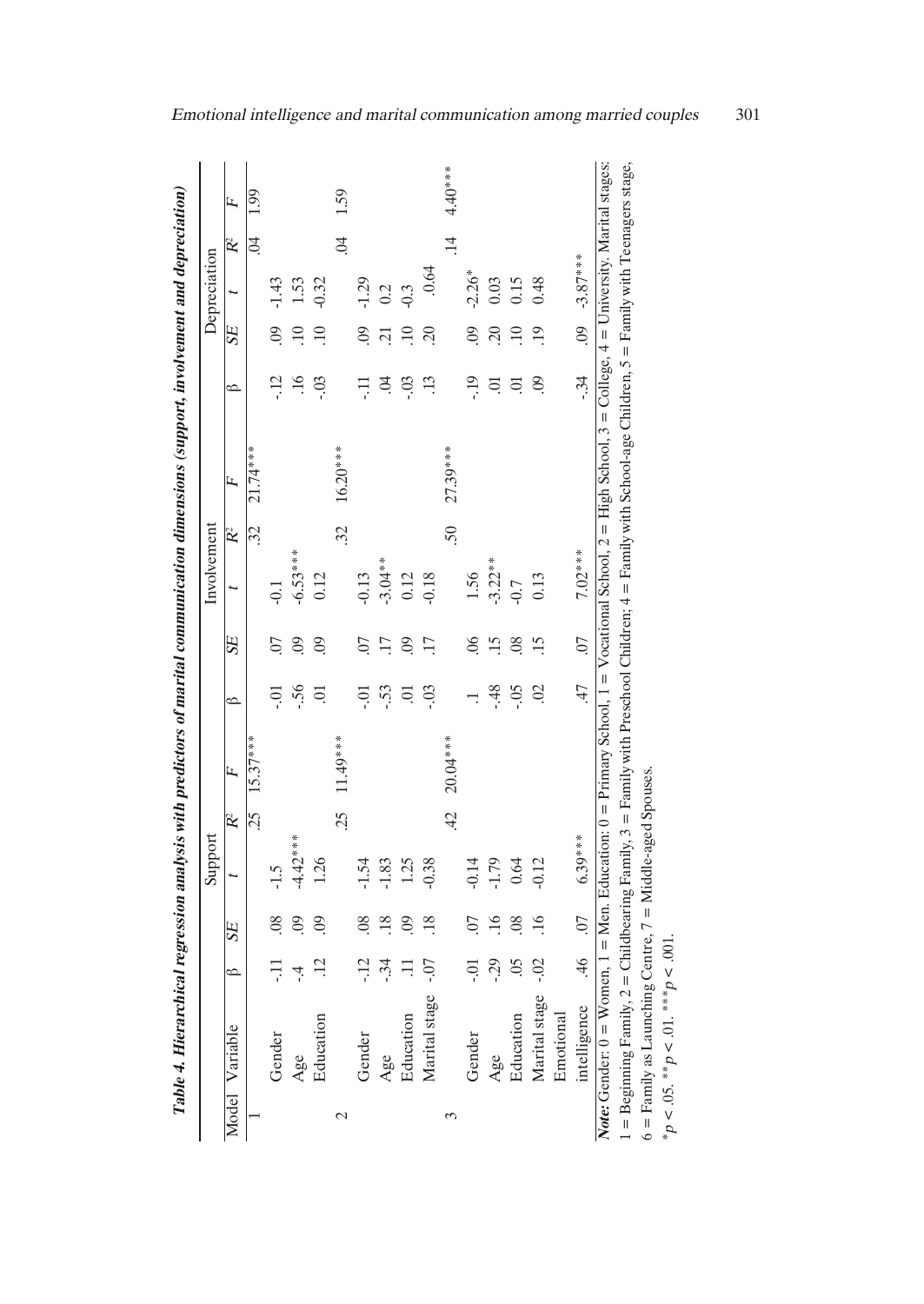The overall model accounted for significant variance of the support,  $R^2 = .49$ .  $F(13, 128) = 9.61, p < .001$ , involvement,  $R^2 = .53, F(13, 128) = 11.04, p < .001$ , and depreciation,  $R^2 = .23$ ,  $F(13, 128) = 2.93$ ,  $p < .001$ , scales. However, the moderation effect was nonsignificant for involvement or depreciation. The relationship between emotional intelligence and support was moderated by both the fourth and sixth marital stages (see Table 5 for more details). As shown in Figure 3, the relationship between support and emotional intelligence was stronger when couples were in the fourth and sixth stages of marriage (Family with School-age Children and Family as Launching Centre, respectively).

|                |                  |      |                  |                  |          | Bootstrap |       |            |        |
|----------------|------------------|------|------------------|------------------|----------|-----------|-------|------------|--------|
|                |                  |      |                  |                  |          | 95% CI    |       |            |        |
| Variable       | $\boldsymbol{b}$ | SE   | $\boldsymbol{t}$ | $\boldsymbol{p}$ | LL       | UL        | $R^2$ | F(13, 128) | p      |
| Support (DV)   |                  |      |                  |                  |          |           | .49   | 9.61       | < .001 |
| Constant       | 46.04            | 1.07 | 43.08            | .0000            | 44.46    | 47.52     |       |            |        |
| EI (IV)        | .06              | .06  | 1.31             | .1928            | .01      | .16       |       |            |        |
| MS (MV)        |                  |      |                  |                  |          |           |       |            |        |
| 1              | $-4.89$          | 1.55 | $-3.15$          | .0020            | $-7.98$  | $-2.02$   |       |            |        |
| $\mathfrak{2}$ | $-1.82$          | 1.96 | $-.93$           | .3553            | $-5.70$  | 1.16      |       |            |        |
| 3              | $-3.78$          | 1.51 | $-2.49$          | .0138            | $-6.26$  | $-1.33$   |       |            |        |
| $\overline{4}$ | $-8.17$          | 1.54 | $-5.31$          | .0000            | $-11.56$ | $-5.14$   |       |            |        |
| 5              | $-6.14$          | 2.08 | $-2.95$          | .0038            | $-13.34$ | $-2.05$   |       |            |        |
| 6              | $-6.42$          | 1.68 | $-3.83$          | .0002            | $-9.34$  | $-3.55$   |       |            |        |
| EI x MS        |                  |      |                  |                  |          |           |       |            |        |
| 1              | .04              | .12  | .31              | .7564            | $-.26$   | .34       |       |            |        |
| $\mathfrak{2}$ | $-.05$           | .13  | $-42$            | .6735            | $-0.27$  | .15       |       |            |        |
| 3              | .12              | .09  | 1.28             | .2041            | $-.01$   | .28       |       |            |        |
| $\overline{4}$ | .22              | .09  | 2.33             | .0215            | .06      | .37       |       |            |        |
| 5              | .14              | .11  | 1.19             | .2344            | $-.22$   | .45       |       |            |        |
| 6              | .19              | .09  | 2.04             | .0431            | .04      | .37       |       |            |        |

**Table 5. Moderation analysis with Support as dependent variable (DV), Emotional Intelligence (EI) as independent variable (IV) and marital stages as moderator (MV)**

**Note:** Number of bootstrap samples for percentile bootstrap confidence intervals was 1000.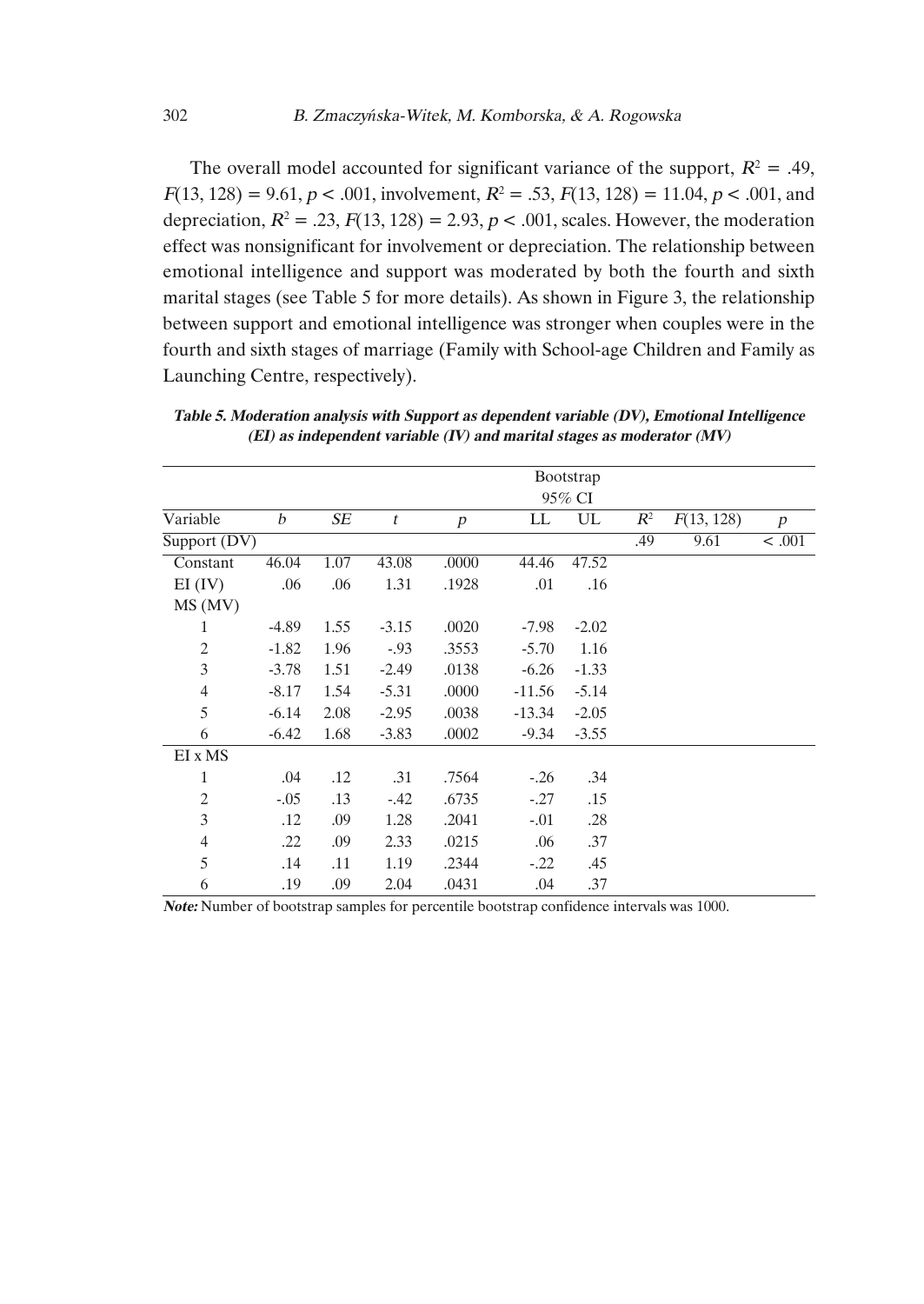

## **DISCUSSION**

#### **Emotional intelligence: Effects of gender and marital stage**

The results of the present study support the first hypothesis (H1). It was found that women scored significantly higher in general EI than men. Most of the studies of gender differences in EI converge that females have higher EI than men (Brackett et al., 2004; Ciarrochi et al., 2000; Mayer et al., 1999; Mayer & Geher, 1996; Van Rooy et al., 2005). It is plausible that women have better emotional competences which enable them to apply knowledge about emotion in a more efficient way than men. Our findings also indicated that marital stages significantly differentiated participants in terms of EI. The effect of marital stage on EI can be explained by the changing life conditions associated with marriage and child bearing. Petrides et al. (2007) suggested that our appraisal of circumstances and our reactions to life events may be partly filtered through our perceptions of our emotional abilities. Still, spouses' behaviours, personal investment, expectations, or beliefs may impact the development of the EI of each other. Factors that likely impact spouses' person characteristics and via them their EI include experiencing the generation gap or the changing nature of marriage itself over time (Treas, Lui, & Gubernskaya, 2014). Societal factors such as pro-family policies in Central European countries (Zdulski, 2016) and, particularly, changes in the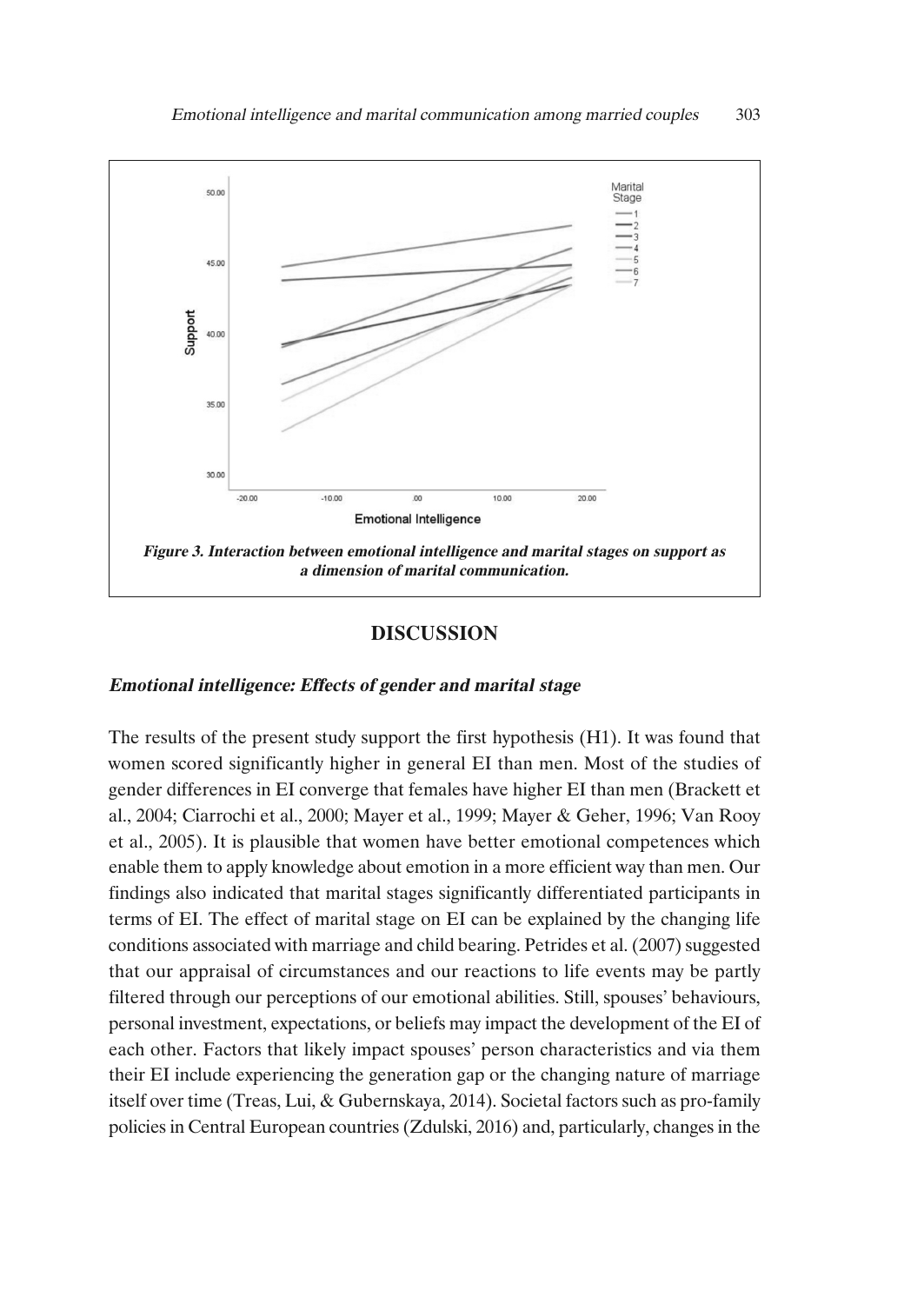perception of the value of family in Silesia (Swadźba, 2015), may have also impacted spouses' beliefs, attitudes towards marriage, and emotional responses in changing marital conditions in the various marriage stages.

#### **Marital communication: Effects of gender and marital stage**

The present study also showed that women reported a significantly higher level of supportive marital communication compared to men. This finding is in line with previous research suggesting that women are more adept at providing sensitive, emotional support than men and pay more attention to the supportive communication skills of their friends and partners than men do (McGeorge, Gillihan, Samter, & Clark, 2003; Samter, 2002). This might explain why women seem to be less satisfied than men with the support they receive from their male partners. This applies to marital relationships, in particular (Burleson et al., 2009; Curtona, 1996; Servaty-Seib & Burleson, 2007). However, a word of caution is in order here: gender differences in self-reported measures (this also covers EI self-report scales) are largely based on gender stereotypes (Reeder, 1996). The reports may be biased by socially desirable responses and lack of awareness of one's own stereotypes. In addition, the use of biased measures, such as item content considered more typical of women than men, may also influence the findings (Lopez-Zafra & Gartzia, 2014; Rudman & Goodwin, 2004). However, it is also true that both men and women largely prefer to seek and receive emotional support from women (e.g., Clark, 1994; MacGeorge et al., 2004). It seems that the active, cognitive construction of stereotypes through interaction with the environment since childhood as well as social roles, which are often segregated along gender lines, are associated with different expectations and require different skills (Vogel, Wester, Heesacker, & Madon, 2003; Weisgram, 2016).

Hypothesis 2 also predicted that marital communication would differ at specific stages of marriage. We hypothesized that couples at the Beginning Family stage would be characterised by the most efficient communication, contrary to couples at the other marital stages. This hypothesis was fully supported. Indeed, the highest level of support and involvement and the lowest depreciation level was found in the couples at the beginning marriage stage. These findings are consistent with the viewpoint that the presence of children in a family and the responsibility for raising them can strongly influence a marital relationship. Research suggest that although children increase the stability of marriage, at least when young, they decrease marital qualities including love and satisfaction (Amato, Johnson, Booth, & Rogers, 2003; Munoz, 2011). They are also in line with studies showing the highest marriage and communication quality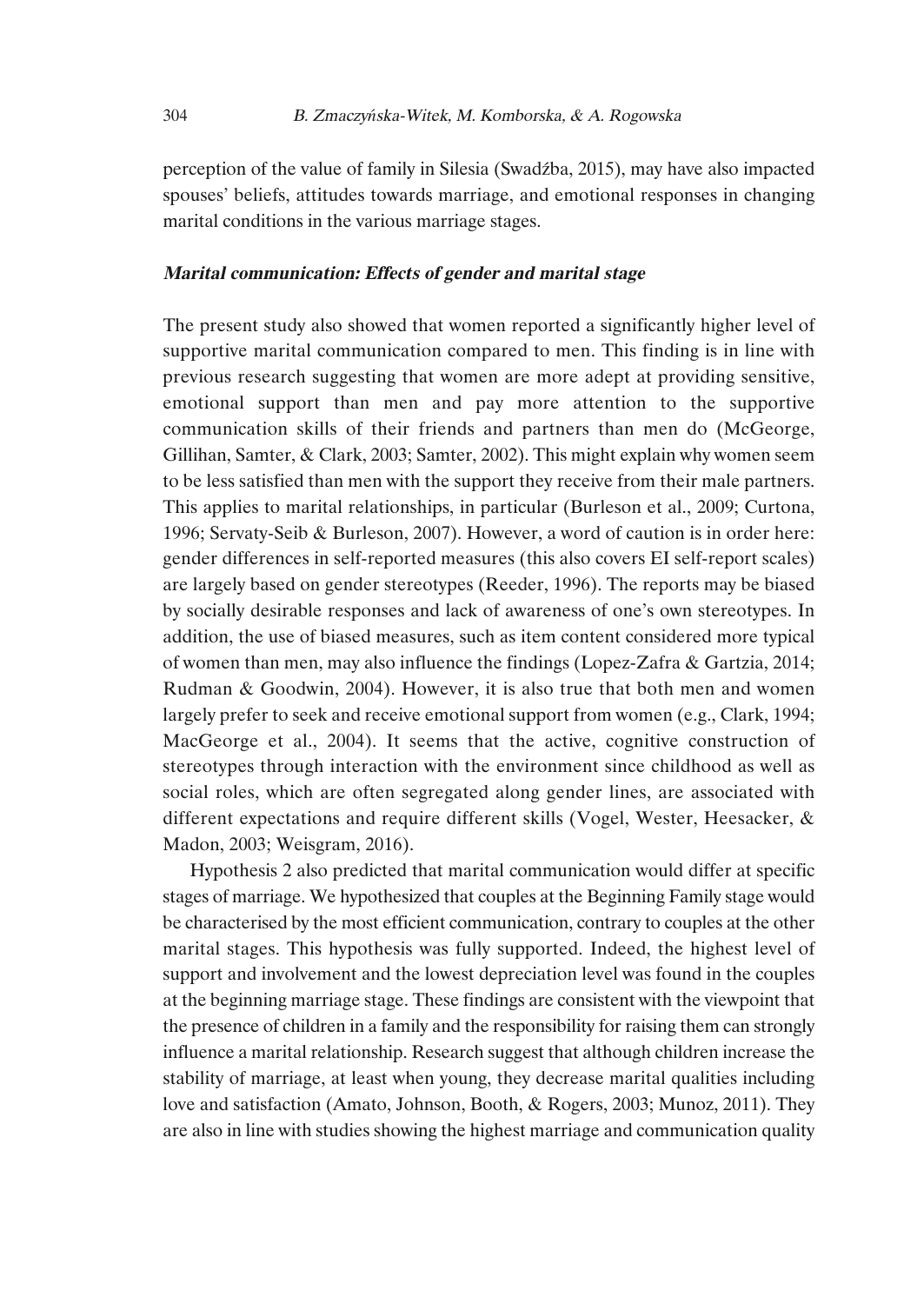in the initial period of marriage (Biel, 2013; Braun-Gałkowska, 1980; Harwas-Napierała, 2006; Krok & Murlowska, 2011; Orbuch et al., 1996; Weigel & Ballard-Reisch, 1999).

Interestingly, couples at the Family with Teenagers stage showed the most inefficient communication pattern, namely, the lowest level of support and involvement and the highest depreciation level. In the Polish context, this finding likely reflects a rather progressive deterioration of marital communication in the final stages of marriage (starting from the Family as Launching Centre stage). There is evidence that the worst communication pattern among couples occurs at the Family with Teenagers stage (Biel, 2013; Harwas-Napierała, 2006; Krok & Murlowska, 2011; Ziemska, 2001). This finding is likely associated with the separation of youth from the family and the need for redefinition of the existing communication patterns between spouses (Brzezińska & Appelt, 2015). An alternative plausible explanation could be that families and married couples are subject to transformations that are marked by radical social changes. One such social change is the comparatively rapid improvement in employment and income-earning opportunities among adolescents, and consequently a faster and more sudden separation from the family process than before. This factor seems to be an additional and important trigger of crisis for spouses. Due to this situation, there is strong and continuous need to monitor societal developments to better understand changes in family life and communication.

## **The relationship between EI, marital communication and stage of marriage**

Emotional intelligence was positively associated with support and involvement, and negatively with depreciation. This finding confirmed Hypothesis 3 and is in line with previous research (Adamczyk, 2013; Harwas-Napierała, 2006). It suggests that higher self-reported EI is related to higher respect of one's partner, more active engagement in conflict resolution, higher investment on understanding one's partner and building cooperation with the other. Members of couples with high EI and positive marital communication tend to be less aggressive, dominant or controlling of their partner and more respectful of a partner's dignity (Kaźmierczak & Plopa, 2006).

Furthermore, EI was the only significant predictor – compared to demographic variables and stage of marriage – of the three communication dimensions: support (the overall model accounted for 45% of the variance), involvement (it accounted for 50% of the variance) and depreciation (it accounted for 16% of the variance). It can be said, therefore, that the way in which spouses communicate, when it comes to support, involvement and depreciation depends on their EI. Nevertheless, EI is weaker predictor of depreciation compared to support and involvement. Considering that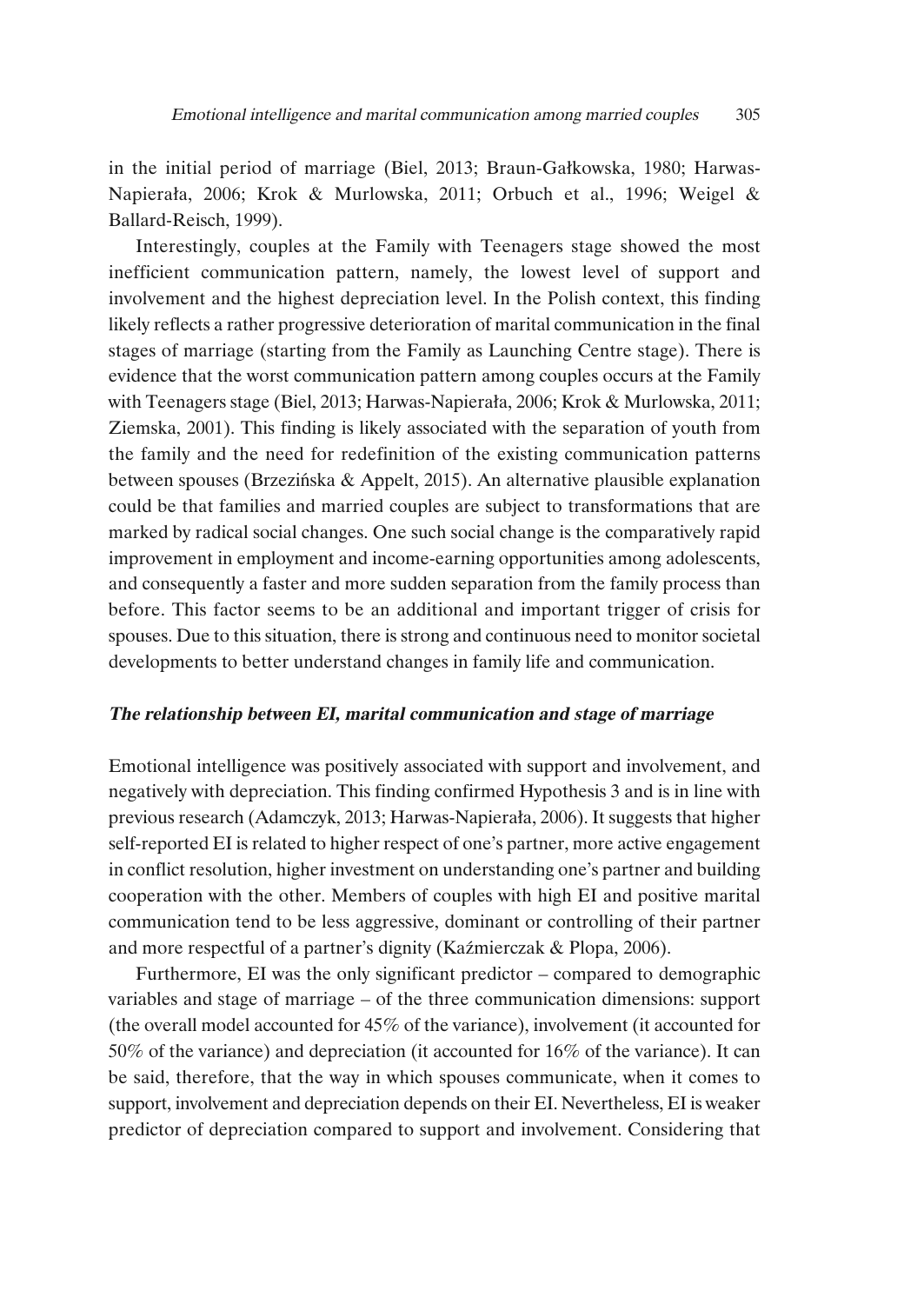depreciation largely corresponds to the conceptualisation of intimate partner violence it is evident that other person characteristics are involved in depreciation than EI.

Interestingly, the present research indicates that men are less likely to report physical abuse perpetrated on them (Nabors, Dietz, & Jasinski, 2006). In addition, O'campo et al. (2017) found that men tended to rate non-physical controlling behaviours as less important when they were involved in intimate partner violence. Moreover, even when men and women used similar labelling language for nonphysical abusive behaviours, they perceived them in different ways. Therefore, it can be assumed that these factors, along with intimacy and psychopathology, might, to some extent, have influenced depreciation-related self-reports rather than EI (Dutton & Nicholls, 2005).

In the present study, the role of EI in the depreciation process was also investigated through the moderation analyses in which the conditional effect of the stage of marriage on the relationship between EI and marital communication was explored. The bias-corrected bootstrapping procedure showed that overall, marital stage did not moderate the association between EI and involvement nor did it moderate the link between EI and depreciation. The interaction effect between marital stage and emotional intelligence as predictor of support was found in the case of only two stages: Family with School-age Children and Family as Launching Centre. In other words, self-reported support behaviour towards a partner was significantly more predicted by the EI level at the stages that precede and follow the Family with Teenagers stage. It is worth noting that this finding is consistent not only with the marital communication pattern found in this study, but also with the sharp drop in spouses' EI in this stage. The Family with Teenagers stage emerges as the most critical in a couple's communication, possibly because the 'midlife crisis' of one or both spouses overlaps with the adolescent identity crisis (Dankoski, 2001; Erikson, 1968). The Family with School-age Children and Family as Launching Centre stages are benchmarks indicating the end of initial communication patterns in the marital life of a couple and the relative stabilisation and realignment of the family system respectively. In the latter stage, the disturbances of emotional skills are substantially lower. As transition to parenthood is far behind and older children do not demand so much attention, parents feel comfortable in their roles and, more often than before, have well-established professional and social standing. At the Family as Launching Centre stage, the decreased responsibilities for parenting and lack of children present at home often offer the possibility for couples to refocus on and reorganise their marital relationships, which, in itsturn, offers new opportunitiesfor activating emotion-related dispositions (Dankoski, 2001) such as EI and support behaviours in marital communication. Indeed, support is a significant predictor of well-being and marital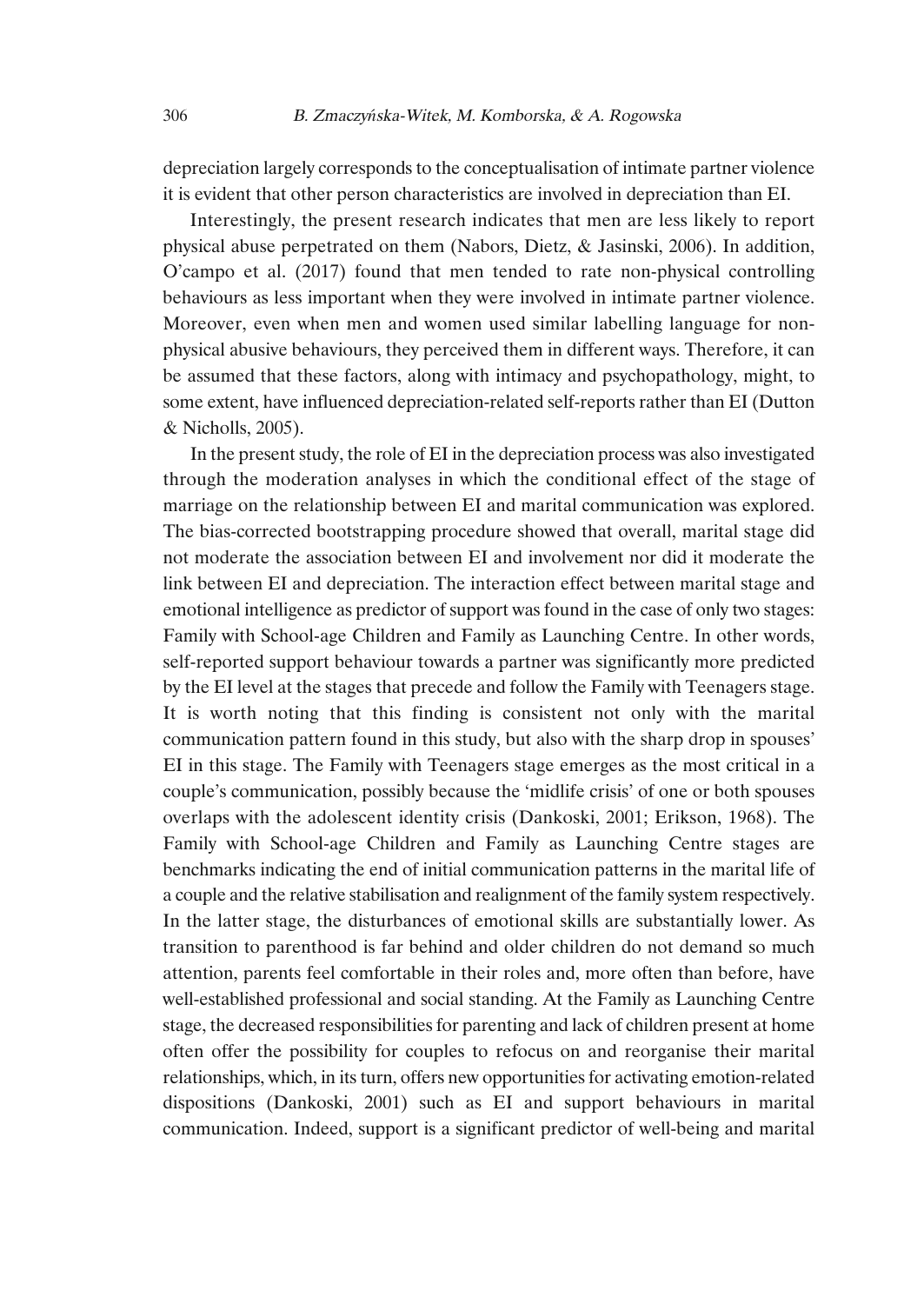satisfaction (Elegbede & Ogunleye, 2018; Kong, Gong, Sajjad, Yang, & Zhao, 2019; Yedirir & Hamarta, 2015) and EI contributes to one's ability to develop and elicit social support (Rode, 2013).

To sum up, the present study showed that EI is a significant predictor of marital communication ability, despite the marital communication decline in the final stages of marriage. In view of EI's role in positive communication patterns, it would be interesting to investigate the effectiveness of EI-related intervention programmes for spouses in the later stages of marriage – starting with couples with teenager – aiming at enhancing spouses' emotional skills.

#### **Limitations of the study**

The present study has limitations that might impact the generalisability of its findings. One important limitation is the cross-sectional nature of the study that does not allow any causal inferences about the factors that may impact the association between EI and marital communication in the various marriage stages. The small sample size in the various marriage stages is another limitation. Further longitudinal research with larger sample sizes is needed to replicate the present findings. Moreover, the present study did not include couples in which one or both spouses are retired (Ageing Family stage). Future research should expand the marriage stages in the sample to get a more comprehensive picture of the role of EI in the marital and family life-cycle. Finally, this study used self-report measures only. Such measures may be biased due to contextual factors, memory and socially desirable responses. Future research could combine self-report measures with more objective ones such as observation of couple interactions in structured experimental settings or even everyday-life situations. Evidently, this is a promising line of research with great societal implications.

## **REFERENCES**

- Adamczyk, K. (2013). Inteligencja małżonków i system wartości małżonków, a ich Komunikacja [Emotional intelligence and the spouses' system of values vs. their interpersonal communication]. Kwartalnik Naukowy Fides et Ratio, <sup>14</sup>(2), 72-101.
- Amato, P., Johnson, D., Booth, A., & Rogers, S. (2003). Continuity and change in marital quality between 1980 and 2000. Journal of Marriage and the Family, 65, 1-22.
- Asghari, M. S, & Besharat, M. A. (2011). The relation of perceived parenting with emotional intelligence. Procedia - Social and Behavioral Sciences, <sup>30</sup>, 231-235.
- Athenstaedt, U., Haas, E., & Schwab, S. (2004). Gender role self-concept and gender-typed communication behavior in mixed-sex and same-sex dyads. Sex Roles, <sup>50</sup>(1-2), 37-52.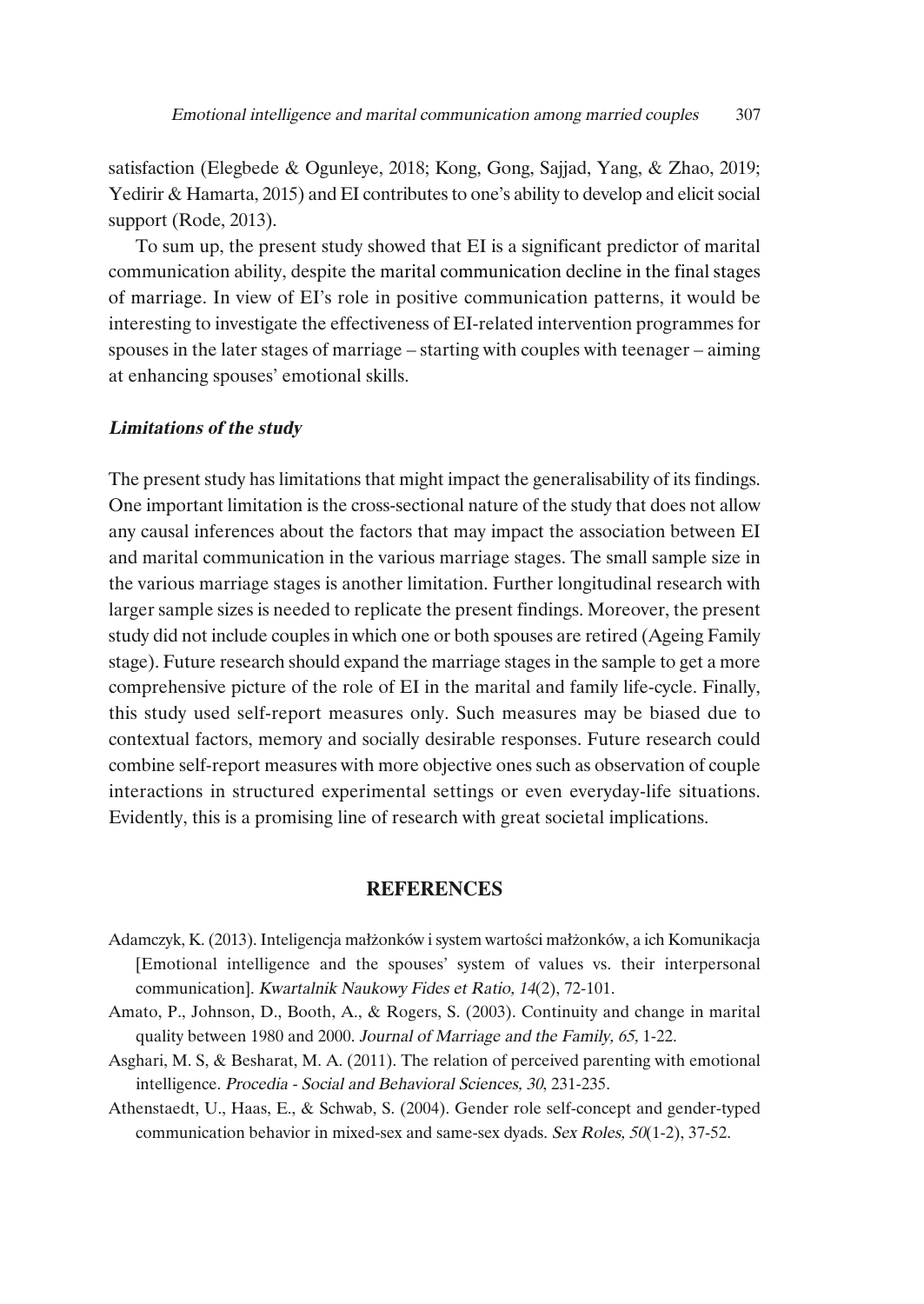- Bar-On, R., & Parker, J. D. A. (Eds.). (2000). The handbook of emotional intelligence. San Francisco, CA: Wiley.
- Batool, S. S., & Khalid, R. (2009). Role of emotional intelligence in marital relationship. Pakistan Journal of Psychological Research, <sup>24</sup>(1/2), 43-62.
- Biel, S. (2013). Komunikacja małżeńska kluczem wychowania do dialogu sprawozdanie z badań [Marital communication as a key to education for dialogue – research report]. Edukacja Elementarna <sup>w</sup> Teorii Praktyce: kwartalnik dla nauczycieli, <sup>3</sup>, 33-56.
- Birchler, G. R. (1992). Marriage. In V. B. Van Hasselt & M. Hersen (Eds.), Handbook of social development (pp. 397-419). New York, NY: Springer Science, Media & Business.
- Brackett, M. A., Mayer, J. D., & Warner, R. M. (2004). Emotional intelligence and its relation to everyday behavior. Personality and Individual Differences, <sup>36</sup>, 1387-1402.
- Brackett, M. A., Warner, R. M., & Bosco, J. S. (2005). Emotional intelligence and relationship quality among couples. Personal Relationships, 12, 197-212.
- Braun-Gałkowska, M. (1980). Mi*łość* aktywna [Active love]. Warszawa, Polska: Instytut Wydawniczy Pax.
- Brzezińska A., & Appelt K. (2015). Psychologia rozwoju *człowieka* [Developmental psychology]. Gdańsk, Polska: Gdańskie Wydawnictwo Psychologiczne.
- Burleson, B. R., Hanasono, L. K., Bodie, G. D., Holmstrom, A. J., Rack, J. J., ... McCullough, J. D (2009). Explaining gender differences in responses to supportive messages: Two tests of a dual-process approach. Sex Roles, <sup>61</sup>(3-4), 265-280.
- Carli, L. L., & Bukatko, D. (2000). Gender, communication, and social influence: A developmental perspective. In T. Eckes & H. M. Trautner (Eds.), The developmental social psychology of gender (pp. 295–332). Mahwah, NJ: Erlbaum.
- Carter, B., & McGoldrick, M. (1989). Overview: The changing family life cycle: A framework for family therapy. In B. Carter & M. McGoldrick (Eds.), The changing family life cycle: <sup>A</sup> framework for family therapy (2nd ed., pp. 3-28). Boston, MA: Allyn & Bacon.
- Ciarrochi, J. V., Chan, A. Y. C., & Caputi, P. (2000). A critical valuation of the emotional intelligence construct. Personality and Individual Differences, <sup>28</sup>, 539-561.
- Ciarrochi, J. V., Chan, A. Y. C., & Bajgar, J. (2001). Measuring emotional intelligence in adolescents. Personality and Individual Differences, <sup>31</sup>, 1105-1119.
- Clark, R. A. (1994). Children's and adolescents' gender preferences for conversational partners for specific communicative objectives. Journal of Social and Personal Relationships, 11, 313-319.
- Curtona C. E. (1996). Social support in couples. Thousand Oaks, CA: Sage.
- Dankoski, M. E. (2001). Pulling on the heart strings: An emotionally focused approach to family life cycle transitions. Journal of Marital and Family Therapy, <sup>27</sup>, 2177-2187.
- Duba, J. D., Hughey, A. W., Lara, T., & Burke, M. G. (2012). Areas of marital dissatisfaction among long-term couples. Adultspan Journal, <sup>11</sup>(1), 39-54.
- Dutton, D. G., & Nicholls, T. L. (2005). The gender paradigm in domestic violence research and theory: Part 1-The conflict of theory and data. Aggression and Violent Behavior, <sup>10</sup>(6), 680-714.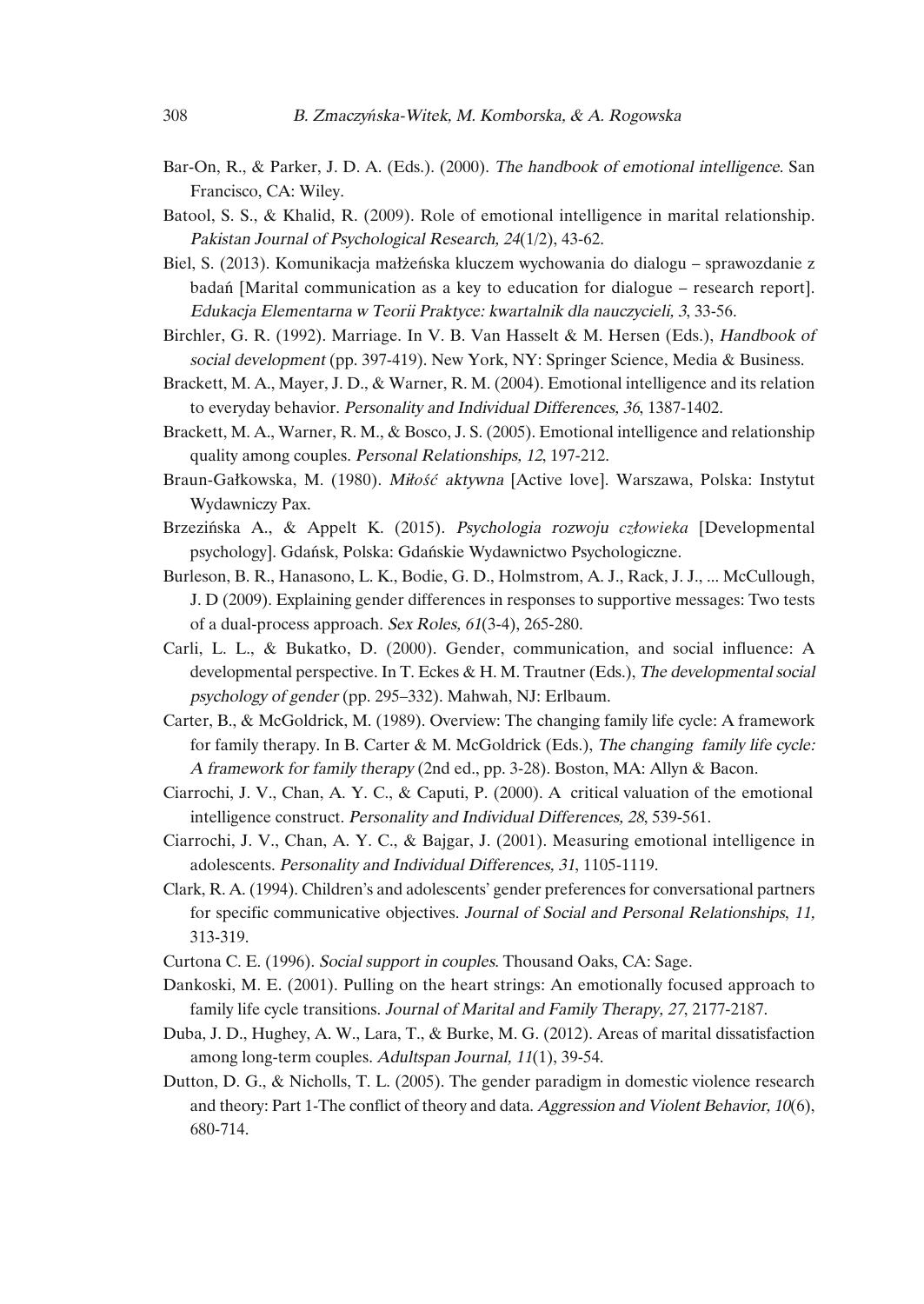Duvall, E. M. (1985). Marriage and family development. Philadelphia, PE: Lippincott.

Dwyer, M. T. (2005). Emotional intelligence and conflict resolution style as predictors of marital satisfaction in the first year of marriage. Unpublished doctoral dissertation, University of Kentucky. Retrieved from https://search1proquest1com1sqye6jlz070d.han.uni.opole. pl/docview/304995616/fulltextPDF/7BB1BC6F245B461BPQ/5?accountid=12995.

Elegbede, P. T., & Ogunleye, A. J. (2018). Emotional control, self-efficacy and social support as predictors of intimate relationship satisfaction among dating partners. Ife Psychologia, <sup>26</sup>, 1154-169.

Erikson, E. H. (1968). Identity: Youth and crisis. New York, NY: Norton.

Fitness, J. (2001). Emotional intelligence and intimate relationships. In J. Ciarrochi, J. Forgas, & J. Mayer (Eds.), Emotional intelligence in everyday life: <sup>A</sup> scientific inquiry (pp. 98-112). Philadelphia, PA: Psychology Press.

Goleman, D. (1995). Emotional intelligence. New York, NY: Bantam.

- Grundland, D.(2016). The lived experience of long-term happily married heterosexual individuals. Unpublished doctoral dissertation, Alliant International University. Retrieved from https://search1proquest1com1sqye6jlz070d.han.uni.opole.pl/results/3FD34DE6B4FD4E65 PQ/1?accountid=12995#mlditem6.
- Harwas-Napierała, B. (2006). Komunikacja interpresonalna <sup>w</sup> rodzinie [Interpersonal communication in the family]. Poznań, Polska: Wydawnictwo Naukowe UAM.
- Hayes, A. F. (2017). Introduction to mediation, moderation, and conditional process analysis: <sup>A</sup> regression-based approach (2nd ed.). New York, NY: Guilford.
- Hayes, A. F. (2019). PROCESS (Version 3.3.) [Macro for Windows and SPSS]. Retrieved from http://www.processmacro.org/download.html
- Holley, S. R., Haase, C. M., & Levenson, R. W. (2013). Age-related changes in demandwithdraw communication behaviors. Journal of Marriage and Family, 75(4), 822-836.
- Jaworowska, A., & Matczak, A. (2001). Kwestionariusz Inteligencji Emocjonalnej INTE N. S. Schutte, J. M. Malouffa, L. E. Hall, D. J. Haggerty, J. T. Cooper, C. J. Guldena & L. Dornheim [INTE emotional intelligence questionnaire by N. S. Schutte, J. M. Malouff, L. E. Hall, D. J. Haggerty, J. T. Cooper, C. J. Golden, & L. Dornheim]. Warszawa, Polska: Pracownia Test w Psychologicznych Polskiego Towarzystwa Psychologicznego.
- Kapinus, C. A., & Johnson, M. P. (2003). The utility of family life cycle as a theoretical and empirical tool: Commitment and family life-cycle stage. Journal of Family Issues, 24(2), 155-184.
- Kaźmierczak, M., & Plopa, M. (2006). Communication in marriage questionnaire: Conclusions from marital studies. Polskie Forum Psychologiczne, <sup>11</sup>(2), 213-226.
- Kaźmierczak, M., & Plopa, M. (2008). Kwestionariusz Komunikacji *Małżeńskiej* [Marital Communication Questionnaire]. Warszawa, Polska: VIZJA Press & IT.
- Keaten, J., & Kelly, L. (2008). Emotional intelligence as a mediator of family communication patterns and reticence. Communication Reports, <sup>21</sup>(2), 104-116.
- Kong, F., Gong, X., Sajjad, S. Yang, K., & Zhao, J. (2019). How is emotional intelligence linked to life satisfaction? The mediating role of social support, positive affect and negative affect. Journal of Happiness Studies, <sup>1</sup>, 1-13.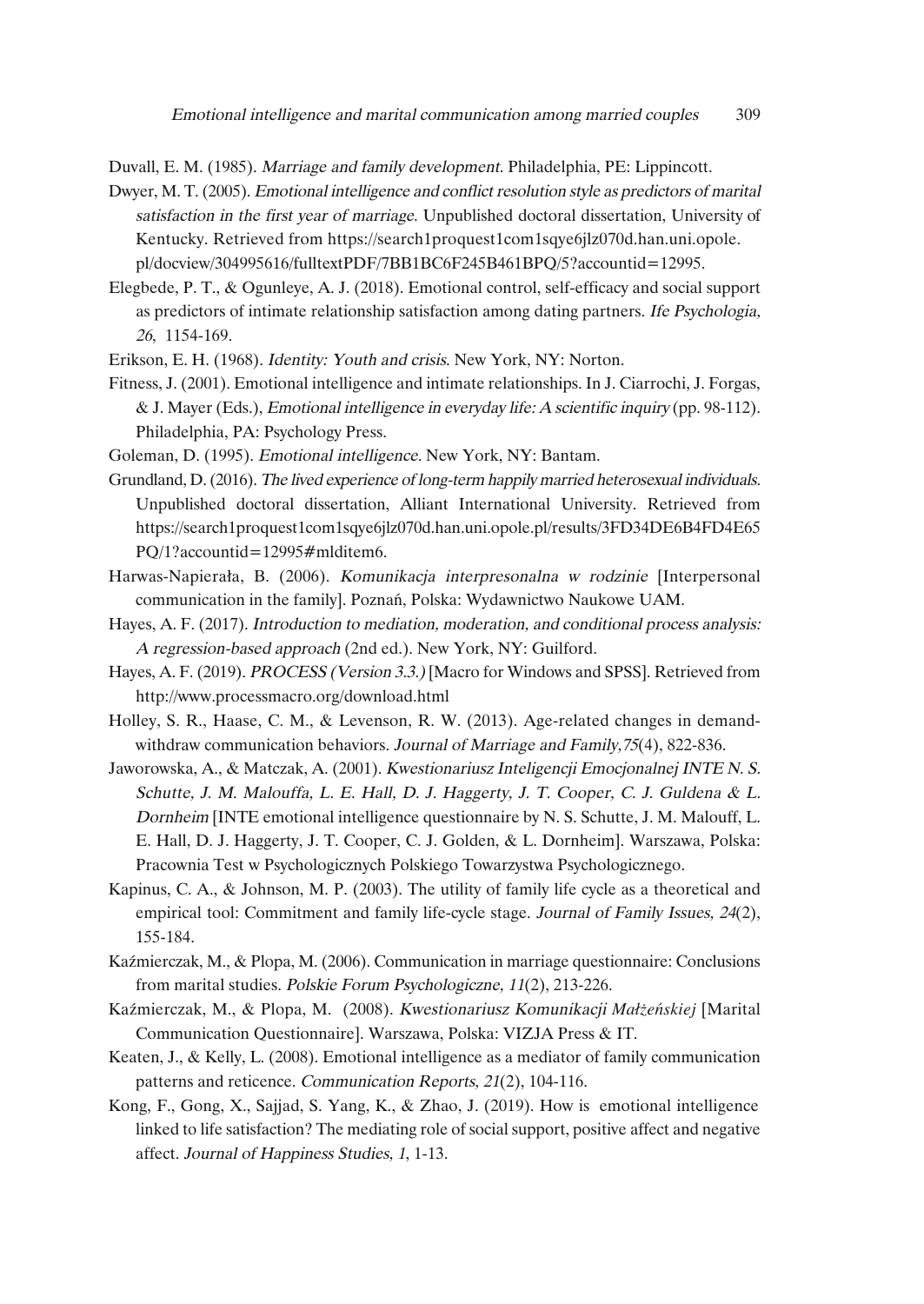- Krok, D., & Murlowska, M. (2011). Komunikacja interpersonalna między małżonkami a poziom satysfakcji z małżeństwa [Interpersonal communication between spouses vs. the level of marriage satisfaction]. In D. Krok, & D. Klejnowski–Różycki (Eds.), Relacje rodzinne <sup>i</sup> spo eczne <sup>w</sup> kulturze *ś*rodkowoeuropejskiej <sup>i</sup> chi*ń*skiej [Family and social relationships in Central European and Chinese culture] (pp. 127-149). Opole, Polska: Redakcja Wydawnictw Wydziału Teologicznego Uniwersytetu Opolskiego.
- Lavalekar, A., Kulkarni, P., & Jagtap, P. (2010). Emotional intelligence and marital satisfaction. Journal of Psychosocial Research, <sup>5</sup>(2), 185-194.
- Litzinger, S., & Gordon, K. (2005). Sex, communication, and their relation to marital satisfaction. Journal of Sex and Marital Therapy, <sup>31</sup>, 409-424.
- Lopes, P. N., Salovey, P., & Straus, R. (2003). Emotional intelligence, personality, and the perceived quality of social relationships. Personality and Individual Differences, 35(3), 641-658.
- Lopez-Zafra, E., & Gartzia, L. (2014). Perceptions of gender differences in self-report measures of emotional intelligence. Sex Roles, 70(11-12), 479-495.
- MacGeorge, E. L., Gillihan, S. J., Samter, W., & Clark, R. A. (2003). Skill deficit or differential motivation? Accounting for sex differences in the provision of emotional support. Communication Research, 30, 272-303.
- MacGeorge, E. L., Graves, A. R., Feng, B., Gillihan, S. J., & Burleson, B. R. (2004). The myth of gender cultures: Similarities outweigh differences in men's and women's provision of and responses to supportive communication. Sex Roles, 50(3-4), 143-175.
- Mayer, J. D., Caruso, D. R., & Salovey, P. (1999). Emotional intelligence meets traditional standards for an intelligence. Intelligence, <sup>27</sup>, 267-298.
- Mayer, J. D., & Geher, G. (1996). Emotional intelligence and the identification of emotion. Intelligence, <sup>22</sup>, 89-113.
- Mayer, J. D., Roberts, R. D., & Barsade, S. G. (2008). Human abilities: Emotional Intelligence. Annual Review of Psychology, <sup>59</sup>, 507-536.
- Mayer, J. D., & Salovey, P. (1995). Emotional intelligence and the construction and regulation of feelings. Applied & Preventive Psychology, <sup>4</sup>, 197-208.
- Mayer, J. D., & Salovey, P. (1997). What is emotional intelligence? In P. Salovey & D. J. Sluyter (Eds.), Emotional development and emotional intelligence: Educational implications (pp. 3-34). New York, NY: Harper Collins.
- Mears, G. S. (2012). Examining the relationship between emotional schemas, emotional intelligence, and relationship satisfaction. Unpublished doctoral dissertation, Liberty University. Retrieved from https://search-1proquest-1com-1sqye6lz070d.han.uni.opole.pl/docview /1095553093/fulltextPDF/7BB1BC6F245B461BPQ/155?accountid=12995.
- Munoz, S. (2011). The relationship among gratitude, forgiveness, conflict resolution, duration of marriage and marital satisfaction. Unpublished doctoral dissertation, Hofstra University. Retrieved from https://search-1proquest-1com-1sqye6jlz087e.han.uni.opole.pl/887092 010/fulltextPDF/E827A193AB6C4BB0PQ/6?accountid=12995.
- Nabors, E. L., Dietz, T. L., & Jasinski, J. L. (2006). Domestic violence beliefs and perceptions among college students. Violence and Victims, <sup>21</sup>, 779-794.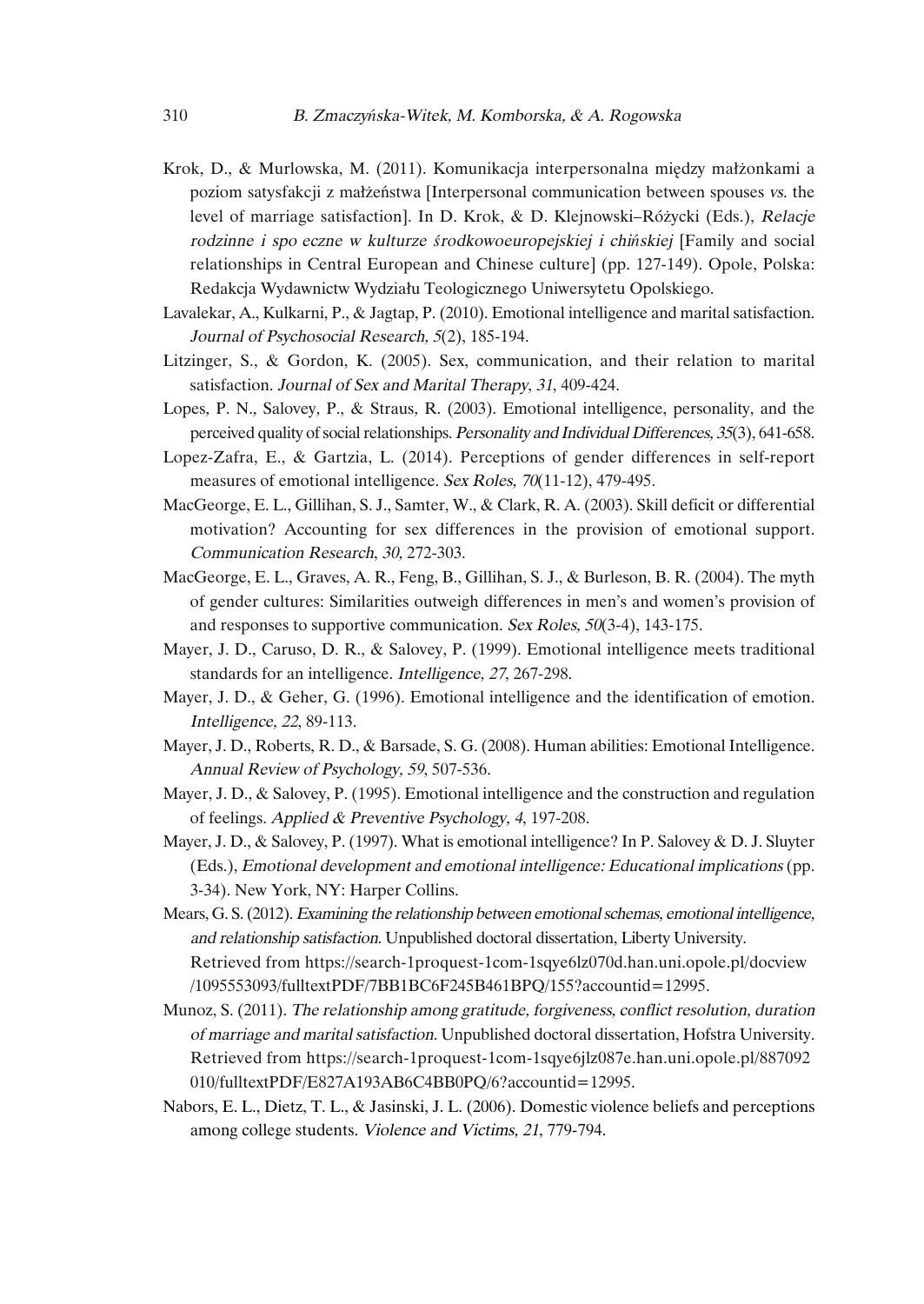- O'campo, P., Zhang, Y. J., Omand, M., Velonis, A., Yonas, M., … Smylie, J. (2017). Conceptualization of intimate partner violence: Exploring gender differences using concept mapping. Journal of Family Violence, <sup>32</sup>(3), 367-382.
- Orbuch, T., House, J., Mero, R., & Webster, P. (1996). Marital quality over the life course. Social Psychology Quarterly, 59(2), 162-171.
- Perrin, P. B., Heesacker, M., Tiegs, T. J., Swan, L. K., Lawrence, A. W., … Mejia-Millan, C. M. (2011). Aligning Mars and Venus: The social construction and instability of gender differences in romantic relationships. Sex Roles, <sup>64</sup>(9-10), 613-628.
- Peterson, R., & Green, S. (2009). Families first: Keys to successful family functioning communication. Virginia, VA: Virginia State University.
- Petrides, K.V. (2011). An application of belief-importance theory with reference to trait emotional intelligence, mood, and somatic complaints. Scandinavian Journal of Psychology. <sup>52</sup>, 161-167.
- Petrides, K. V., & Furnham, A. (2001). Trait emotional intelligence: Psychometric investigation with reference to established trait taxonomies. European Journal of Personality, <sup>15</sup>, 425-448.
- Petrides, K. V., Pita, R., & Kokkinaki, F. (2007). The location of trait emotional intelligence in personality factor space. British Journal of Psychology, <sup>98</sup>, 273-289.
- Platsidou, M., & Tsirogiannidou, E. (2016). Enhancement of emotional intelligence. Family communication, and family satisfaction via a Parent Educational Program. Journal of Adult Development, <sup>23</sup>, 245-253.
- Preacher, K. J., Rucker, D. D., & Hayes, A. F.(2007). Assessing moderated mediation hypotheses: Theory, methods, and prescriptions. Multivariate Behavioral Research, <sup>42</sup>, 185-227.
- Reeder, H. M. (1996). A critical look at gender difference in communication research. Communication Studies, <sup>47</sup>(4), 318-330.
- Rode, J. (2013). The protective effects of social support on postpartum depression: Does emotional intelligence matter? Unpublished doctoral dissertation, University of Cincinnati. Retrieved from https://search-1proquest-1com-1sqye6jqn0289.han.uni.opole.pl /docview/ 1461754289/ fulltextPDF/5BB4C6E04B204850PQ/1?accountid=12995.
- Rudman, L. A., & Goodwin, S. A. (2004). Gender differences in automatic in-group bias: Why do women like women more than men like men? Journal of Personality and Social Psychology, <sup>87</sup>, 494-509.
- Rusbult, C. E., Bissonnette, V. L., Arriaga, X. B., & Cox, C. L. (1998). Accommodation processes during the early years of marriage. In T. N. Bradbury (Ed.), The developmental course of marital dysfunction (pp. 74-113). New York, NY: Cambridge University Press.
- Samter, W. (2002). How gender and cognitive complexity influence the provision of emotional support: A study of indirect effects. Communication Reports, 15, 5-16.
- Schutte, N., Malouff, J., Bobik, C., Coston, T., Greeson, C., … Wendorf, G. (2001). Emotional intelligence and interpersonal relations. The Journal of Social Psychology, 141, 523-536.
- Schutte, N. S., Malouff, J. M., Hall, L. E., Haggerty, D. J., Cooper, J. T., … Dornheim, L. (1998). Development and validation of a measure of emotional intelligence. Personality and Individual Differences, 25, 167-177.